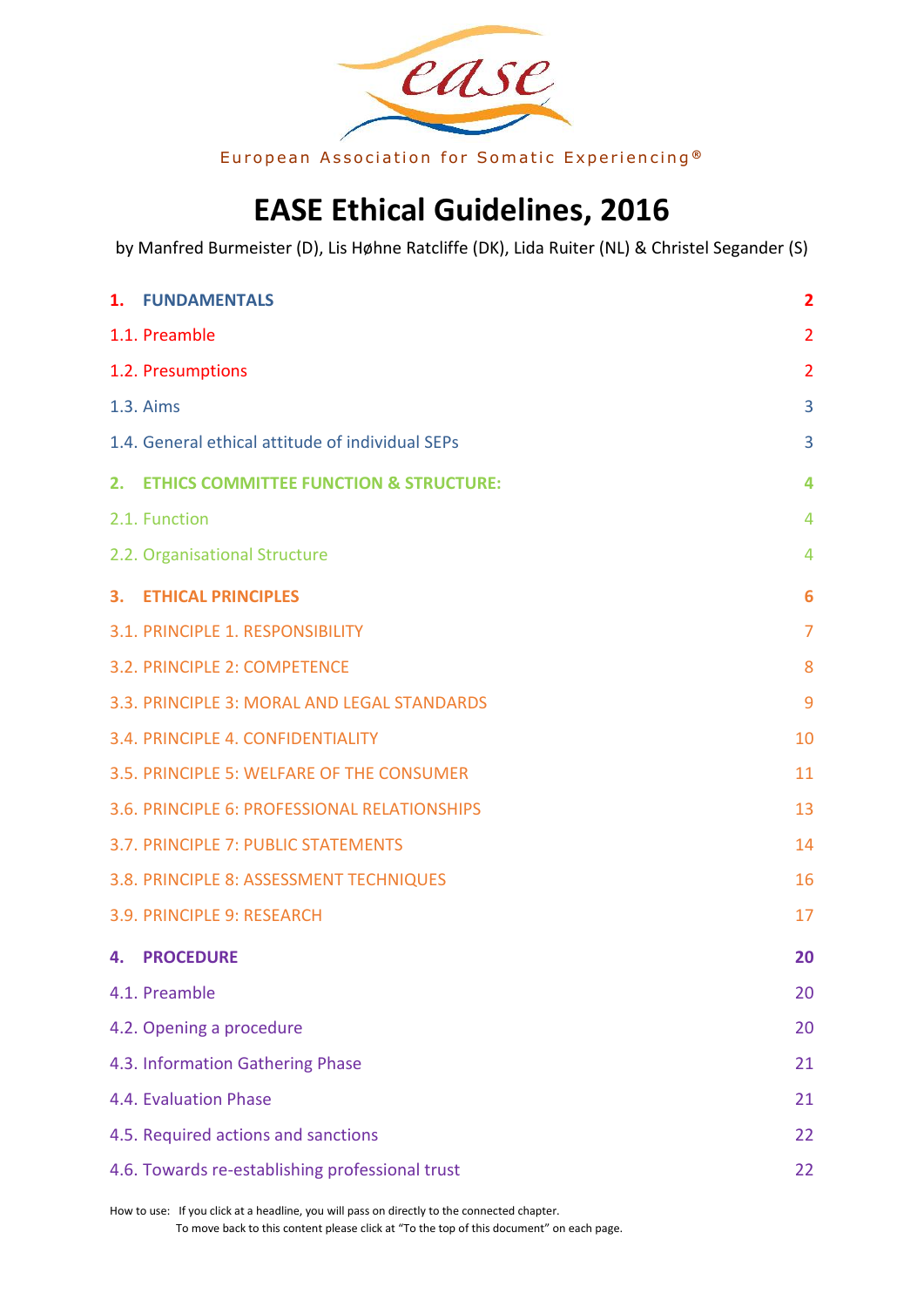# <span id="page-1-0"></span>**1. FUNDAMENTALS**

# <span id="page-1-1"></span>**1.1. Preamble**

The word 'ETHICS' has slightly different meanings and implications in different languages and cultures and, as a European Association we need to be aware of this.

Ethics refer to the values, which animate the attitudes and behaviour of the Somatic Experiencing® Practitioners (SEPs) in Europe and the members of EASE, who comprise the TAO (that is, the Trainers, national Associations of SEPs and Organizers of SE in Europe).

The values, which we recognize as an integral part of Somatic Experiencing®, are mutual respect, transparency, process work, the building of resources, and the ability to titrate strong energies. By honouring these values, we practice the process of deep democracy in our relationships and ways of making decisions.

The members (TAO), as well as the EASE General Assembly, the Board and the Committees and Administration of EASE, are committed to the ethical guidelines of EASE in all internal and external relationships.

### <span id="page-1-2"></span>**1.2. Presumptions**

- 1.2.1 We understand the specificity of Somatic Experiencing<sup>®</sup> as a basic concept and approach for understanding, preventing, working through, and coping skilfully with the consequences of shock, trauma and/or stress conditions. *(TAO)*
- 1.2.2 SEPs in Europe, represented by EASE, have, in addition to their SE education, a basic training in a profession in the health, social or educational sector, and are, therefore, also bound by the ethical guidelines for their profession. *(TA)*
- 1.2.3 SEPs have a basic knowledge of psychological patterns and some understanding of psychotherapeutic dynamics, as well as of bodywork. *(TA)*
- 1.2.4 SEPs all have a professional responsibility to relate their knowledge of Somatic Experiencing® to their basic education, and to work with Somatic Experiencing® within the boundaries of their profession, for example, as physiotherapists, medical doctors, nurses, emergency aids, social counsellors, teachers, psychologists and psychotherapists. *(TA)*
- 1.2.5 We expect that all persons in charge of running an SE training (Organizers) who are not SEP's follow at least one SE-Intro to get an understanding and self-experience of the SE-work and values. *(O)*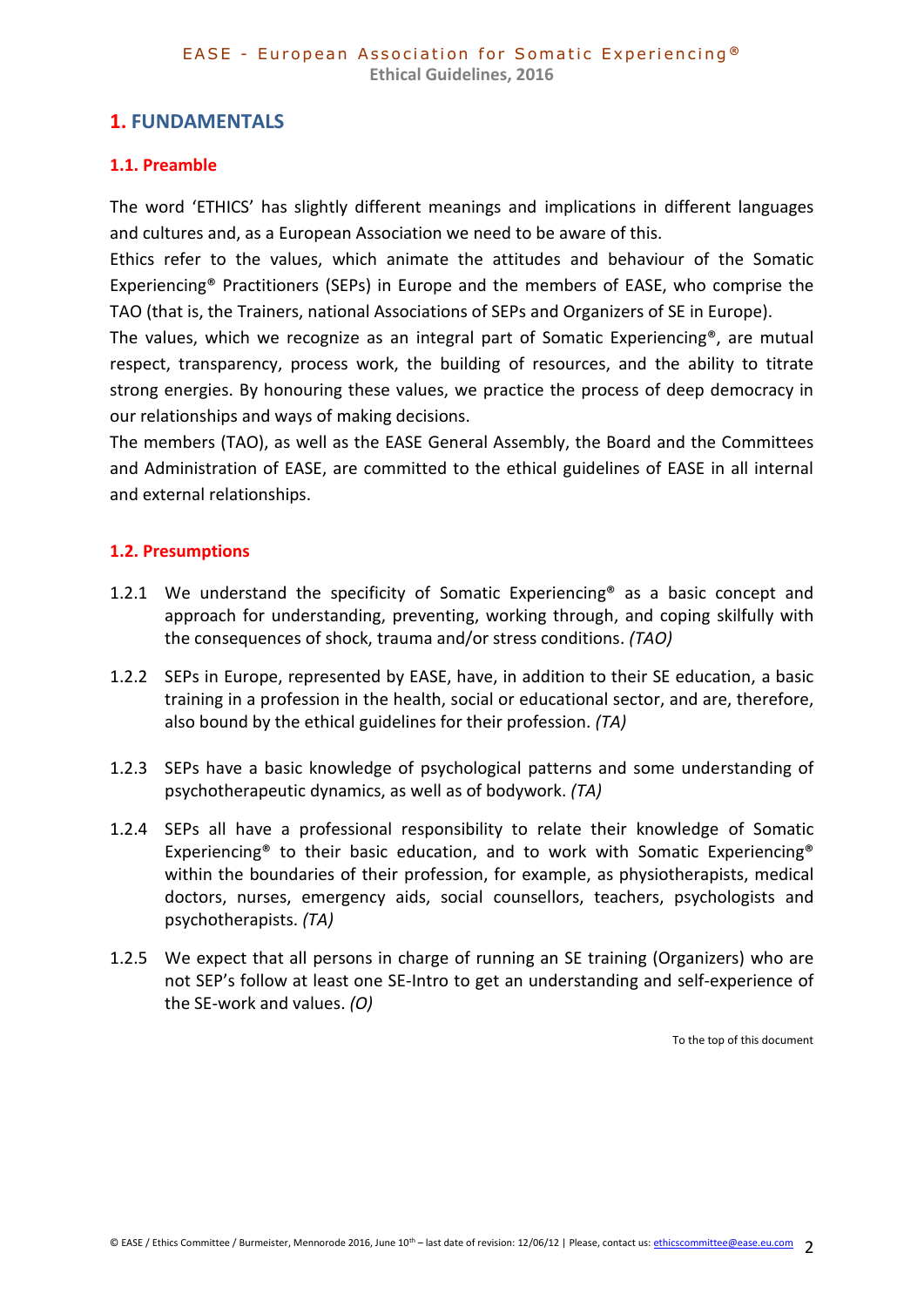#### <span id="page-2-0"></span>**1.3. The ethical guidelines of EASE have the following aims:**

- 1.3.1 To offer tools to support ethical reflection between SEPs, Trainers, Associations, Organizers and the different working bodies in EASE.
- 1.3.2 To support keeping the standards of Somatic Experiencing<sup>®</sup> at the professional level [checking and updating the skills].
- 1.3.3 To provide a frame for quality control of SE treatments as well as of SE trainings.
- 1.3.4 To serve as a base for TAO to commit themselves to these ethical responsibilities in their work.
- 1.3.5 To be used as a base for the clients to complain, as well as a frame for dealing with the complaints.
- 1.3.6 To serve as a base for handling conflicts, between SEPs, Trainers, Associations, Organizers, the different organs of EASE and others.

### <span id="page-2-1"></span>**1.4. General ethical attitude of individual SEPs and TAO**

All members of these categories recognise that in all therapy, training, supervision and consultation, they are professionally involved in varying degrees of asymmetrical relationships. They have the primary responsibility for appropriateness of content, context and boundaries. Their actions are, therefore governed by their perception of the requirements of the relationship in question. They realise that their goals are influenced by both their overt actions, and their state of being. They accept responsibility for keeping up with new developments in trauma coping and psychotherapy, for improving and updating their skills and knowledge, for obtaining advice and support from their colleagues and supervisors, and when necessary for seeking therapy themselves to resolve personal problems. In providing services, they seek to maintain the highest standards of their profession. They accept the responsibility for the consequences of their acts and make every effort to ensure that their services are used appropriately.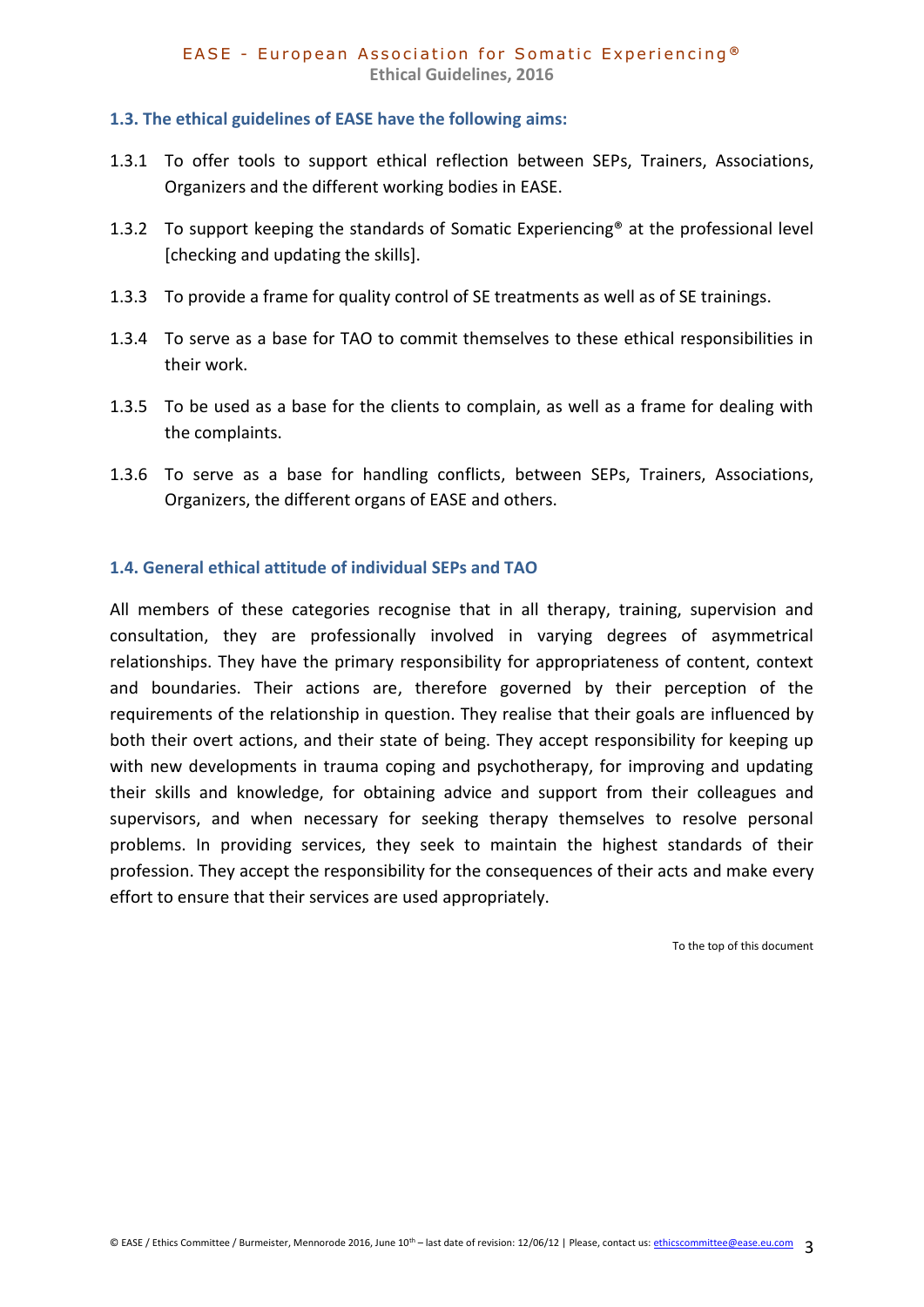# <span id="page-3-0"></span>**2. ETHICS COMMITTEE FUNCTION & STRUCTURE:**

## <span id="page-3-1"></span>**2.1. Function**

The function of the Ethics Committee is to continually explore how the ethical spirit of EASE can be sustained and made as explicit as possible. It is to remain attentive to how the qualities of humanity, respect and honesty are involved in the dealings of EASE and its members.

The Ethics Committee has therefore three main functions:

- It looks for ways of making the spirit of EASE more explicit, through ethical guidelines that, once accepted by the General Assembly of EASE, become representative of the Association's spirit.
- It promotes discussions on the attitude of an SEP, T, A and O.
- It defines the forms of behaviour, which are incompatible with the ethical guidelines, and ways of dealing with persons who use such behaviours.

# <span id="page-3-2"></span>**2.2. Organisational Structure**

The members of the EASE Ethics Committee are chosen by the General Assembly, and answer directly to it.

The size of the Ethics Committee is 5 in total, plus 2 substitutes, and at least 3 members are necessary to finalise a case. To ensure continuity as well as congruity with General Assembly wishes, half the Committee (2 and 3) stands for election on alternate Assemblies, thus giving members a service period of 4 years; the 2 substitutes will be elected every 2 years concurrently with these elections. The Ethics Committee constitutes itself with a Spokesperson and with rules of procedure.

### 2.2.1 Relationship to the EASE Board

The Ethics Committee keeps the Board informed about cases and other activities. The Ethics Committee involves the Board in the processing of ethical complaints cases wherever these involve matters of general policy and wherever a case involves the recommendation to suspend or exclude a member.

The Ethics Committee and the Board have an advisory capacity towards each other, and the EASE board supports the Ethics Committee when the EC requires legal advice.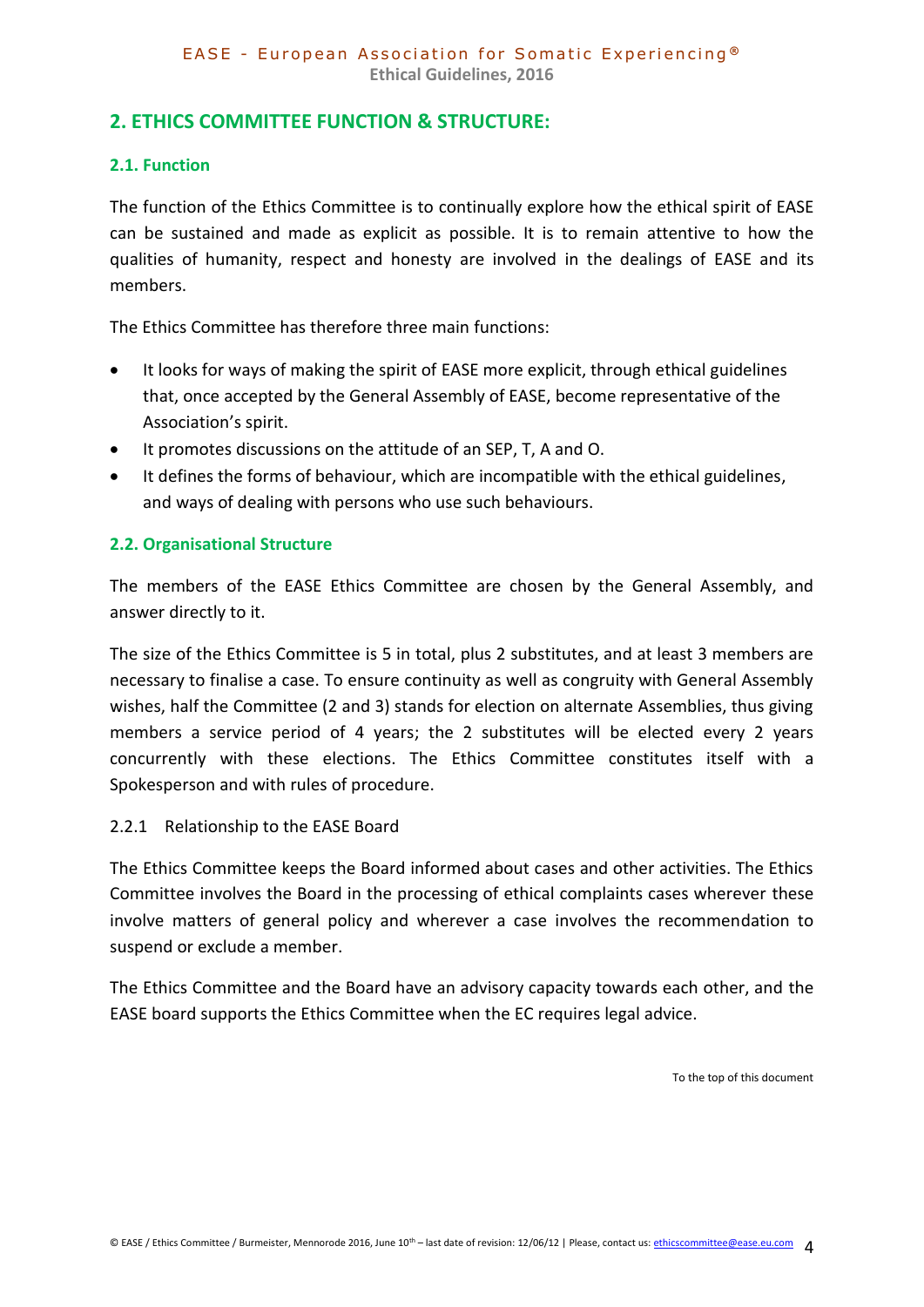# 2.2.2 Meetings

All 5 members of the Ethics Committee meet together at least once a year:

- to collect, analyse and process received information on incoming ethics cases.
- to work on possible areas of research relevant to the clarification and development of ethical positions.
- to develop ways of teaching and sharing ethical reflection and how to implement ways of improving exploration and self-regulation.

# 2.2.3 Substitutes

One or if necessary two substitutes can to be co-opted if there is a vacant place on the EC, for example:

- if the ordinary EC member will be absent for a longer period due to illness or other reasons;
- if an ordinary EC member has a conflict of interests in a concrete case and must stand down;
- if an ordinary EC member resigns.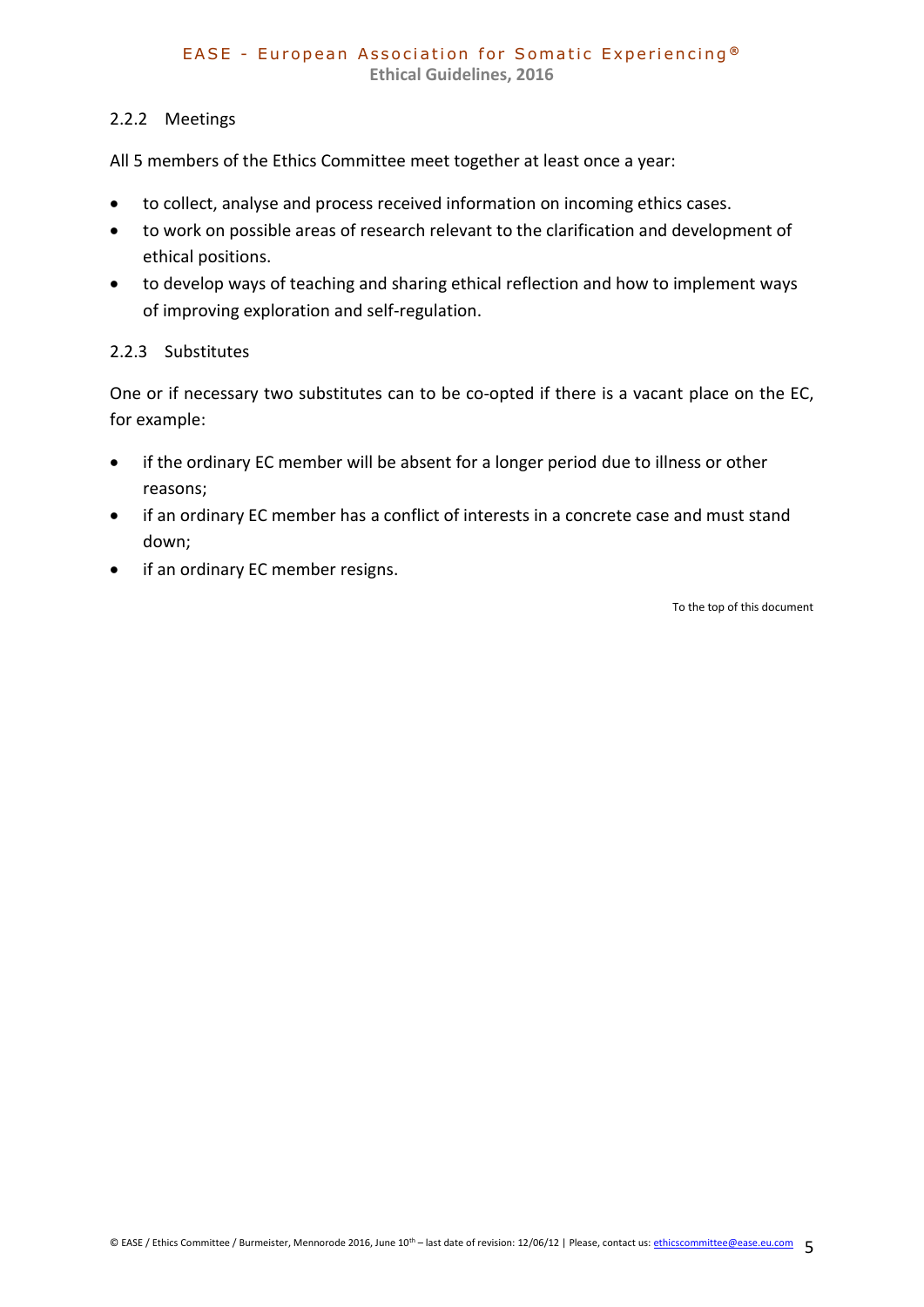# <span id="page-5-0"></span>**3. ETHICAL PRINCIPLES**

While demanding for themselves freedom of inquiry and communication, SEPs and TAO accept the responsibility this freedom requires: competence, responsibility in the application of skills, and concern for the best interests of clients, colleagues, students, research participants, and society members. In the pursuit of these ideals, SEPs and TAO subscribe to detailed ethical principles in the following areas, which follow:

Principle 1. Responsibility

Principle 2. Competence

Principle 3. Moral and Legal Standards

Principle 4. Confidentiality

Principle 5. Welfare of the Consumer

Principle 6. Professional Relationships

Principle 7. Public Statements

Principle 8. Assessment Techniques

Principle 9. Research.

TAO and SEPs cooperate fully with their own professional, national, and European organizations and associations and with the European Association for Somatic Experiencing® (EASE) by responding promptly and completely to inquiries from and requirements of any *of*  the duly constituted ethics or professional committees of such associations or organizations of which they are a member or to which they belong.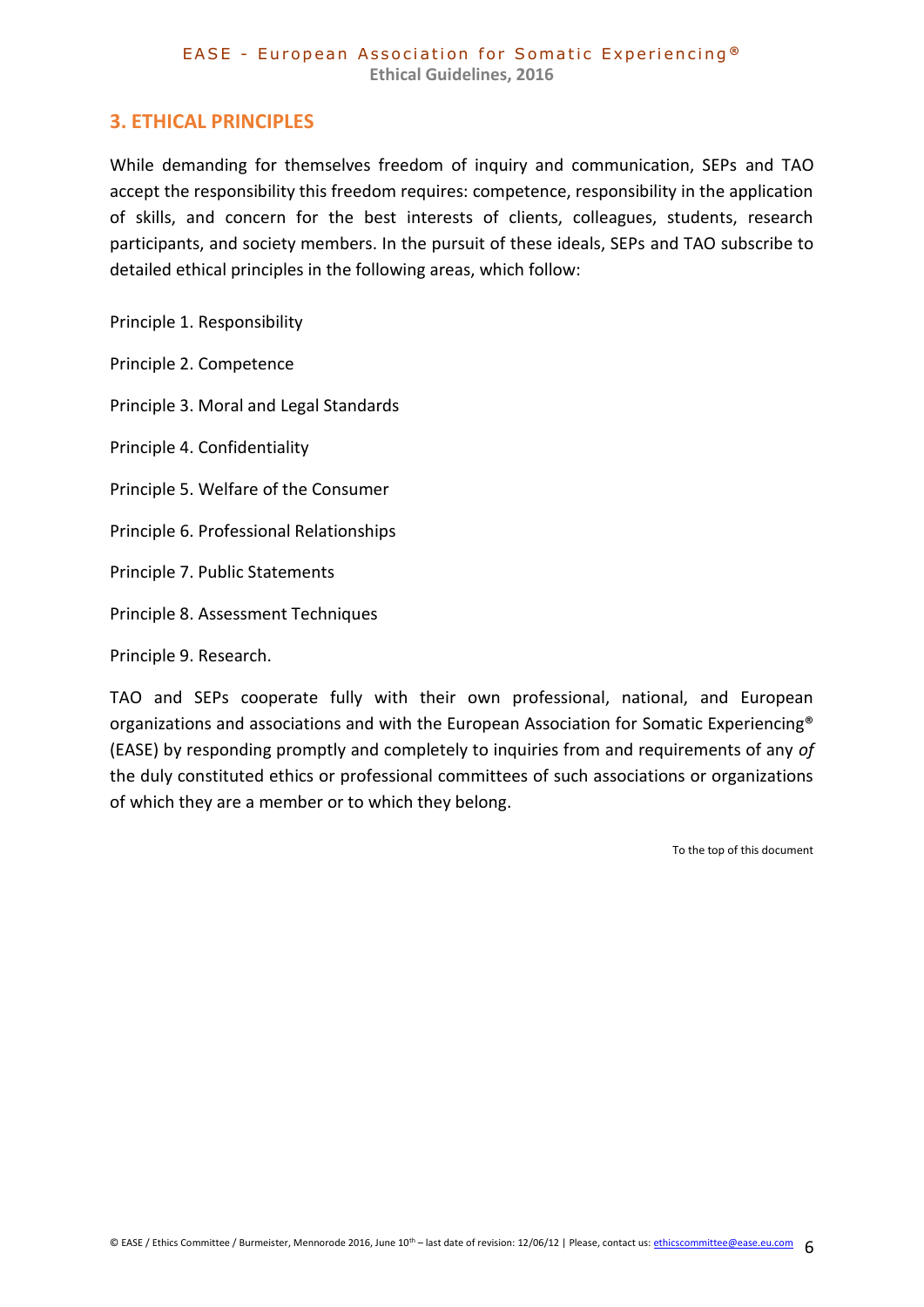#### <span id="page-6-0"></span>**3.1. PRINCIPLE: RESPONSIBILITY**

#### **General Principle:**

In providing services, SEPs and TAO maintain the high standard of their profession. They accept the responsibility for the consequences of their acts and make every effort to ensure that their services are used appropriately.

#### **Specifications:**

- 3.1.1 SEPs and TAO know that they bear a social responsibility because their recommendations and professional actions may alter the lives of others. They are alert to personal, social, organizational, financial, environmental, or political situations and pressures that might lead to misuse of their influence.
- 3.1.2 SEPs and TAO appropriately clarify with their clients, matters that might pertain to their working together. They avoid relationships that may create a conflict of interest.
- 3.1.3 SEPs have the responsibility to attempt to prevent distortion, misuse, or suppression of their findings by an institution or agency of which they are employees.
- 3.1.4 As members of national or organizational bodies, SEPs remain accountable as individuals to the standards of their profession.
- 3.1.5 As Teachers or Trainers, SEPs recognize their obligation to help others acquire knowledge and skill. They maintain high standards of scholarship by presenting information as accurately as possible. *(T)*
- 3.1.6 As representatives of an Association, SEPs recognize their obligation to help others acquire knowledge and skill. They maintain high standards of support for the SEPs in their daily practice, and develop high professional standards by networking and presenting postgraduate programs. *(A)*
- 3.1.7 The Organizers recognize their obligation to help others acquire knowledge and skill. They create optimal conditions for learning and teaching. *(O)*
- 3.1.8 As researchers, SEPs accept responsibility for the selection of their research topics and methods used in investigation, analysis and reporting. They plan their research in ways to minimize the possibility that their findings will be misleading. They provide thorough discussion of the limitations of their data, especially where their work touches on social policy or might be construed to the detriment of persons in specific age, sex, ethnic, socio-economic, or other social groups. In publishing reports of their work, they never suppress disconfirming data, and they acknowledge the existence of alternative hypotheses and explanations of their findings. SEPs take credit only for the work they have actually done. They clarify in advance with all appropriate persons and agencies the expectations for sharing and utilizing research data. Interference with the milieu in which data are collected is kept to a minimum.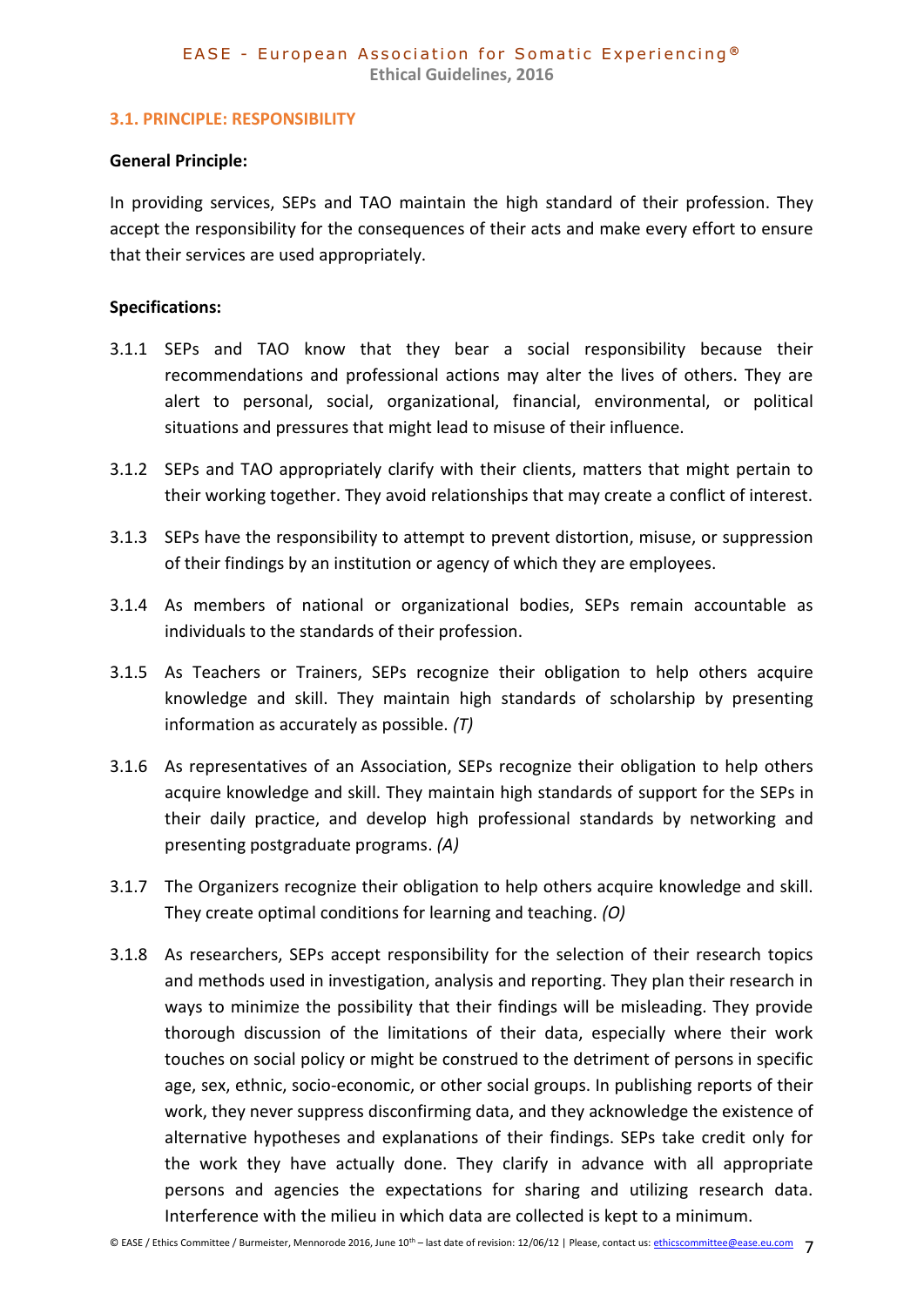#### <span id="page-7-0"></span>**3.2. PRINCIPLE: COMPETENCE**

#### **General Principle:**

The maintenance of high standards of competence is a responsibility shared by all SEPs and the profession as a whole. SEPs recognize the boundaries of their competence and the limitations of their techniques. They provide services and use techniques for which they are qualified by their basic education, trainings and experience. In those areas in which recognized standards do not yet exist, SEPs take whatever precautions are necessary to protect the welfare of their clients. They maintain knowledge of current health, scientific and professional information related to the services they render.

### **Specifications:**

- 3.2.1 SEPs accurately represent their competence, education, training, and experience. They ensure that they adequately meet the professional standards of a SEP.
- 3.2.2 SEPs, Trainers, and Organizers perform their duties on the basis of careful preparation and readiness so that their work is of a high standard and communication is accurate, current, and relevant. *(TO)*
- 3.2.3 SEPs, Trainers, the national Associations and not least EASE recognize the need for continuing education and personal development and are open to new procedures and changes in expectations and values over time. *(TA)*
- 3.2.4 SEPs, Trainers, national Associations and Organizers recognize differences among people, such as those that may be associated with age, sex, socio-economic, and ethnic backgrounds or the special needs of those who might have been specifically disadvantaged. They obtain suitable training, experience, or counsel to assure competent and appropriate service when relating to all such persons. *(TAO)*
- 3.2.5 SEPs responsible for decisions involving individuals or policies based on test results have an understanding of psychological or educational measurement, validation problems, and test research.
- 3.2.6 SEPs, Trainers and Organizers recognize that personal problems and conflicts may interfere with professional effectiveness. Accordingly, they refrain from undertaking any activity in which their personal problems are likely to lead to inadequate performance or harm to a client, colleague, student, or research participant. If engaged in such activity when they become aware of their personal problems, they seek competent professional assistance to determine whether they should suspend, terminate, or limit the scope of their professional activities. *(TO)*
- 3.2.7 SEPs and Trainers entering into new fields of activity recognize the necessity of having the professional requirements related to that field of activity, prior to practicing.  $(T)$  [To the top of this document](#page-0-0)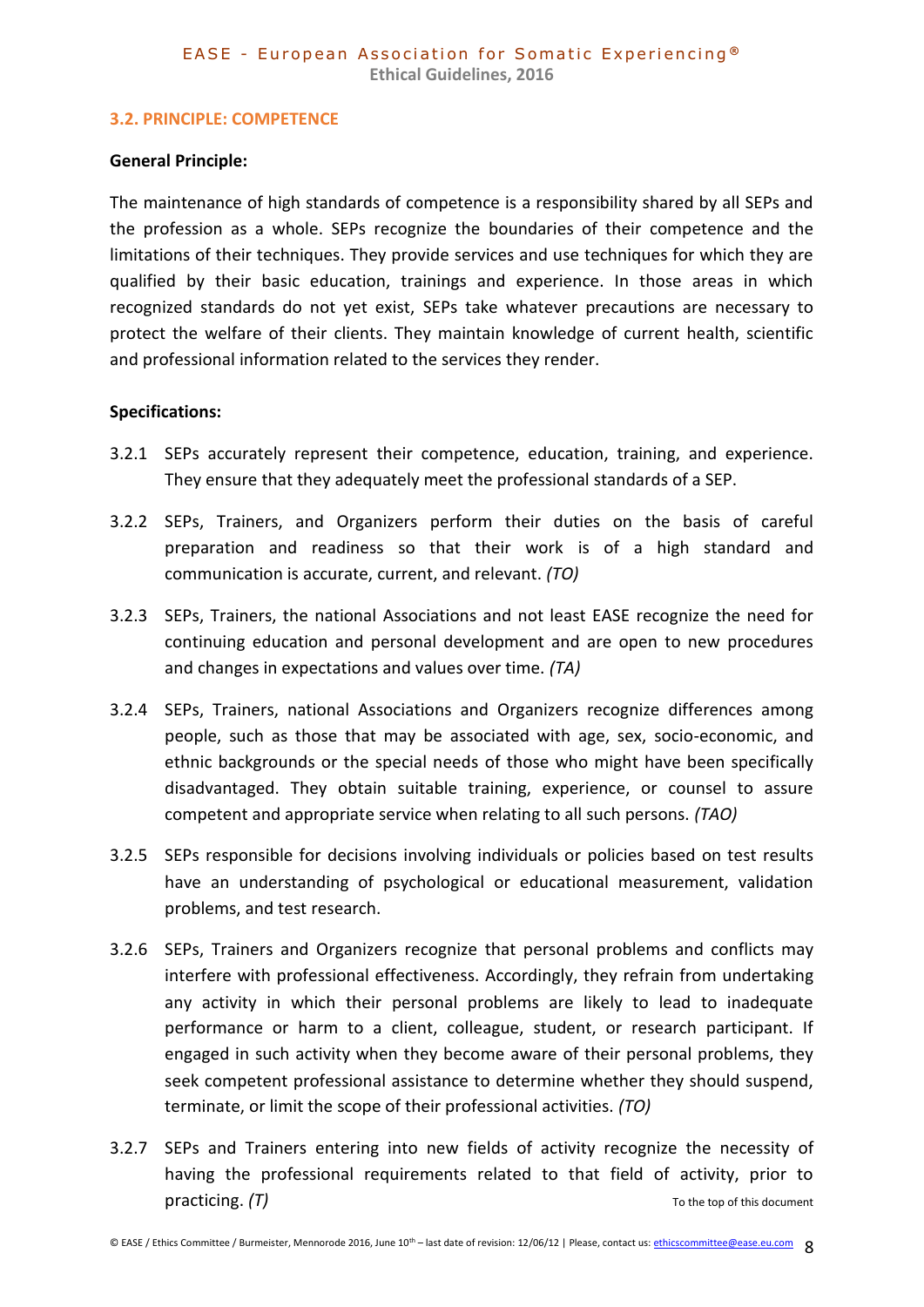#### <span id="page-8-0"></span>**3.3. PRINCIPLE: MORAL AND LEGAL STANDARDS**

#### **General Principle:**

TAO's and SEPs' moral and ethical standards of behaviour are a personal matter to the same degree as they are for any other citizen, except where these may compromise the fulfilment of their professional responsibilities or reduce the public trust in Somatic Experiencing. Regarding their own personal behaviour, they are aware of prevailing community standards and to the possible impact that conformity to or deviation from these standards may have upon the quality of their performance as TAO and SEPs. TAO and SEPs are also aware of the possible impact of their public behaviour upon the ability of colleagues to perform their professional duties. *(TAO)*

#### **Specifications:**

- 3.3.1 As professionals, TAO and SEPs act in accordance with the principles of EASE and their national organizations' standards and guidelines related to practice.
- 3.3.2 As employees or employers, TAO and SEPs do not engage in or condone any practices that are inhumane or that result in illegal or unjustifiable actions. Such practices include, but are not limited to, those based on considerations of race, handicap, age, gender, sexual preference, religion, or national origin in practice, in hiring, promotion, or training.
- 3.3.3 In their professional roles, TAO and SEPs avoid any action that will violate or diminish the human, legal and civil rights of clients or others who may be affected.
- 3.3.4 TAO, SEPs and researchers are aware of the fact that their personal values may affect their communication, the use of techniques, selection and presentation of views or materials and the nature or implementation of research. When dealing with topics that may give offence, they recognize and respect the diverse attitudes and individual sensitivities that clients, students, trainees or subjects may have towards such matters.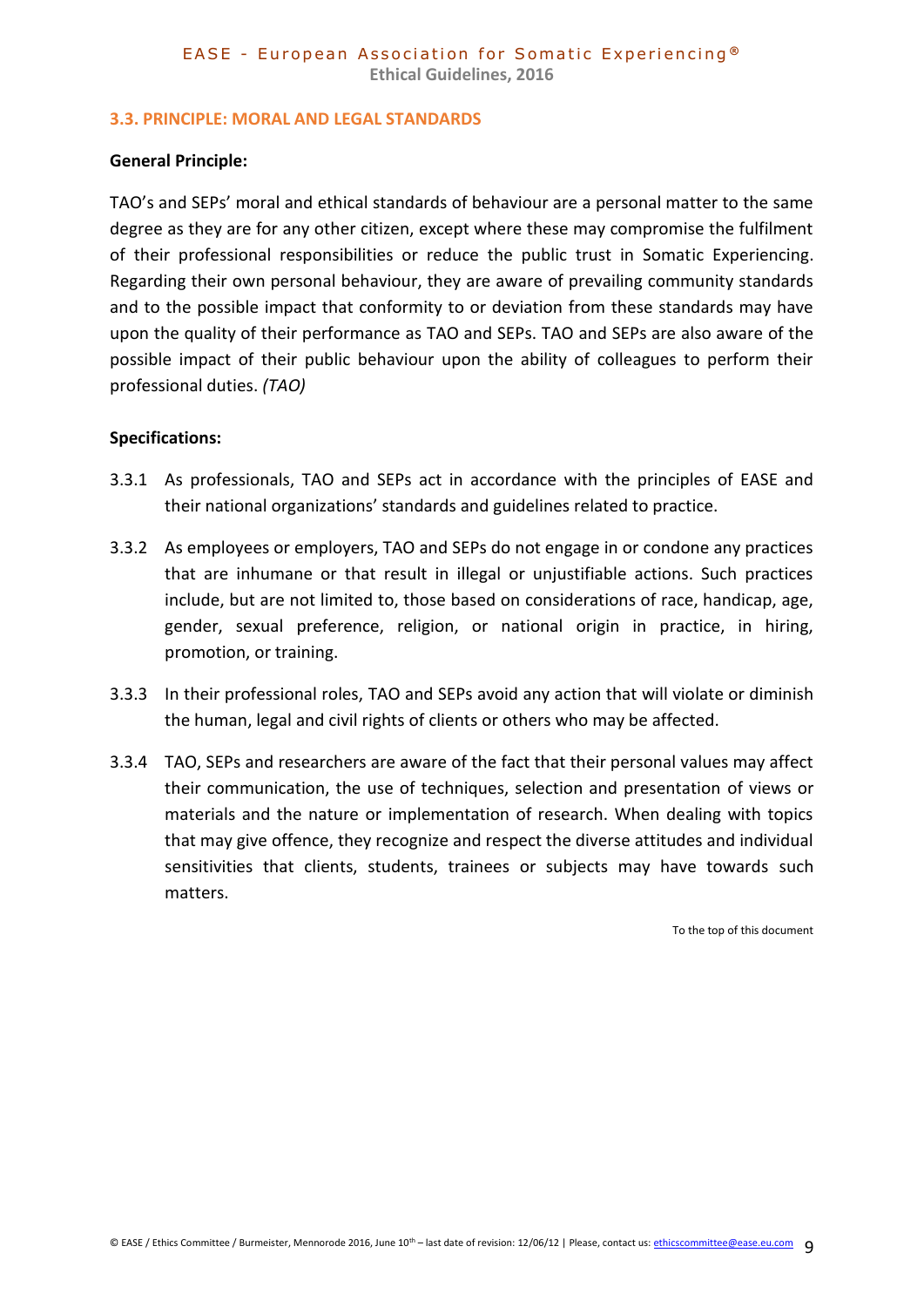#### <span id="page-9-0"></span>**3.4. PRINCIPLE: CONFIDENTIALITY**

#### **General Principle:**

TAO and SEPs have a primary obligation to respect the confidentiality of information obtained from persons in the course of their work. They do not reveal such information to others, except in those unusual circumstances in which this would probably result in clear danger to the person or to others. TAO and SEPs inform their students / members / clients of the legal limits of confidentiality. Consent to reveal information to others would normally be obtained in writing from the person concerned. *(TAO)*

#### **Specifications:**

- 3.4.1 Information obtained in relevant relationships, or evaluating data concerning clients, students, members, employees, and others, is discussed only for professional purposes and only with persons (or their legal representatives) clearly concerned with the case. Written and oral reports present only data relevant for the purposes of the evaluation or for a referral, and every effort is made to avoid undue invasion of privacy.
- 3.4.2 TAO and SEPs who present personal information obtained during the course of professional work in writings, lectures, or other public forums either obtain adequate prior consent to do so or adequately disguise all identifying information.
- 3.4.3 TAO and SEPs make provisions for maintaining confidentiality in the storage and disposal of records, and in the event of their own unavailability.
- 3.4.4 When dealing with minors or other persons who are unable to give voluntary, informed consent, TAO and SEPs take special care to protect these person's best interests and consult others involved appropriately.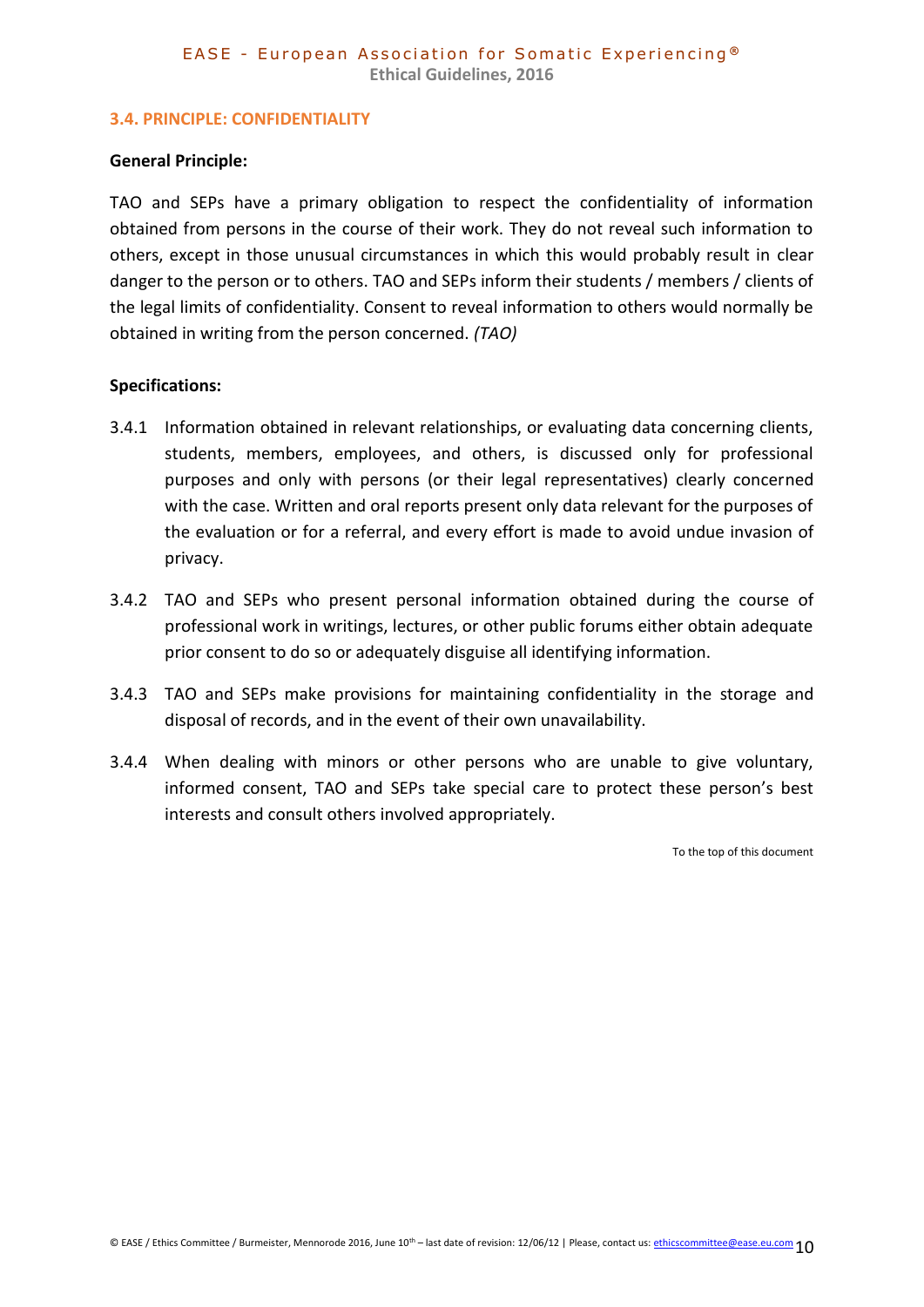#### <span id="page-10-0"></span>**3.5. PRINCIPLE: WELFARE OF THE CONSUMER**

#### **General Principle:**

Because of the degree of asymmetrical relationships, TAO and SEPs are conscious of and careful with issues of power. They respect the integrity and protect the welfare of the people and groups with whom they work. To the extent that it serves their clients' / students' / members' wellbeing, SEPs and TAO inform them as to the purpose and nature of any evaluative, treatment, educational, or training procedure. They openly acknowledge that clients / students / members, or participants in research have freedom of choice with regard to participation, and work towards enhancing their capacity to make appropriate choices. Coercion of people to participate or to remain in receipt of services is unethical.

#### **Specifications:**

- 3.5.1 TAO and SEPs aim to be continually cognizant of their own needs and of their potentially influential position vis-a-vis persons such as clients, students, trainees, subjects and subordinates. They avoid exploiting the trust and dependency of such persons. SEPs and TAO make every effort to avoid dual relationships that could impair their professional judgment or increase the risk of exploitation. *(TAO)*
- 3.5.2 TAO and SEPs do not exploit their professional relationships with clients, supervisees, students, members, employees or research participants in any way. SEPs help their clients to express clearly both their needs for closeness and for distance, and respect these boundaries.

TAO and SEPs do not condone or engage in abuse, such as sexual, economic and narcissistic abuse and abuse of services. This applies even when the client proposes such exchanges.

Examples:

a) Narcissistic abuse takes place when the SEP or assistant or trainer builds up his/her self-esteem at the cost of the client, student or someone else.

b) Abuse of services could happen when the client / trainee does scientific, administrative or other forms of work for the SEP, Trainer or SE institutions (A or O).

c) Abuse of service could take place when there are economic transactions in relationships between client, SEP, TAO outside the professional setting.

SEPs, assistants and TAO are aware of the need for supervision on these issues. *(TAO)*

- 3.5.3 When a SEP agrees to provide services to a client at the request of a third party, the SEP assumes the responsibility of clarifying the nature of the relationships to all parties concerned.
- 3.5.4 SEPs or Trainers should make clear all financial arrangements in advance and ensure that they are understood by those who are involved. SEPs or Trainers neither give nor receive any remuneration for referring clients for professional services. *(T)*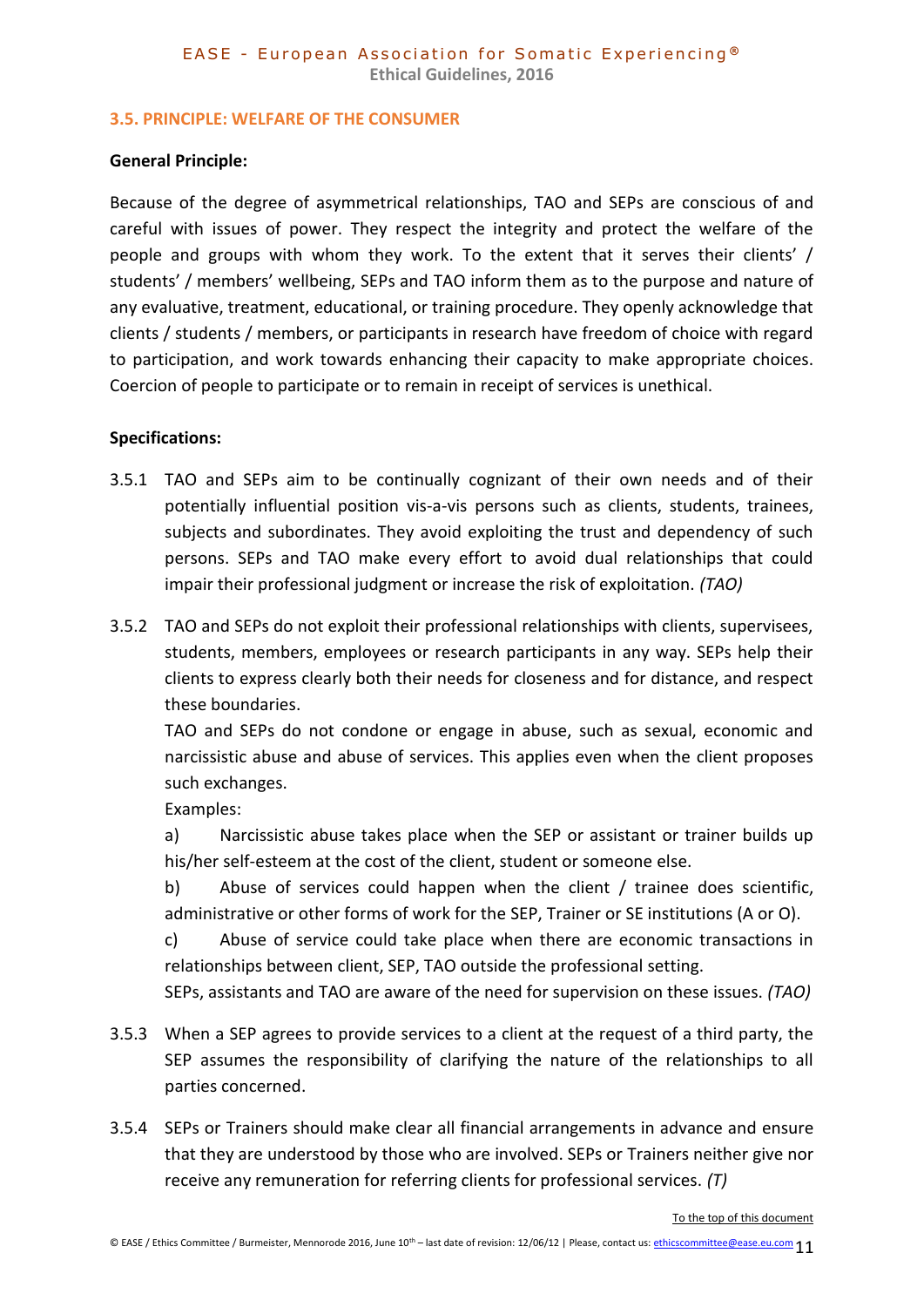- 3.5.5 SEPs terminate a clinical or consulting relationship as soon as it is reasonably clear that the client is not benefiting from it, or whenever the process requires this, for example the client needs different skills. They offer to help the client locate alternative sources of assistance.
- 3.5.6 When conflicts of interest arise between clients and SEP' employing institutions, SEPs clarify the nature and direction of their loyalties and responsibilities and keep all parties informed of their commitments, providing the integrity or interest of the client is protected.
- 3.5.7 Where the demands of an organization require SEPs to violate these or any ethical principles, SEPs clarify the nature of the conflict between the demands and the principles. They inform all parties of their ethical responsibilities as SEPs and take appropriate action.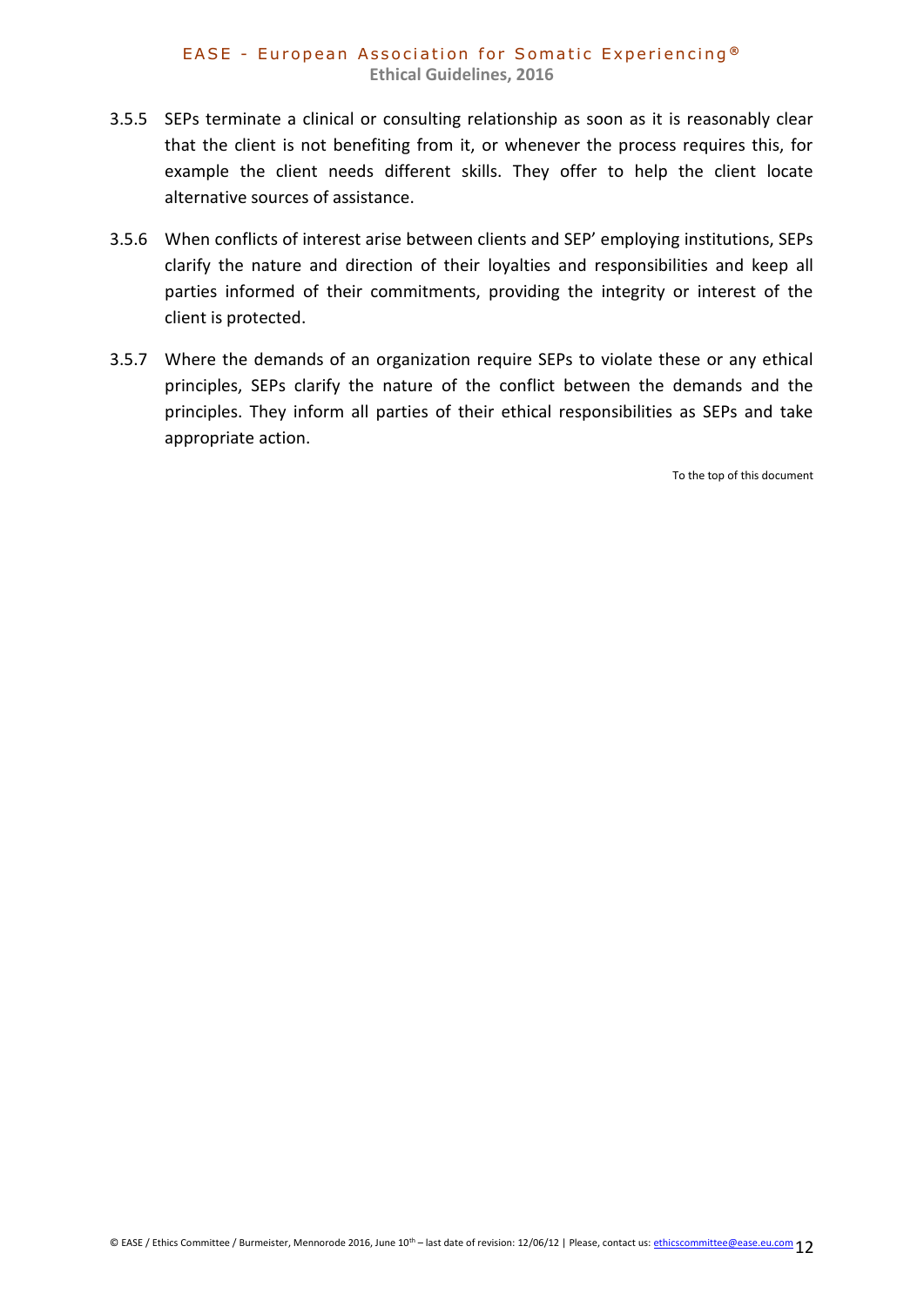#### <span id="page-12-0"></span>**3.6. PRINCIPLE: PROFESSIONAL RELATIONSHIPS**

#### **General Principle:**

SEPs and TAO act with due regard for the needs, special competencies, and obligations of their colleagues in psychotherapy, psychology, medicine and other professions. They respect the prerogatives and obligations of the institutions or organizations with which these other colleagues are associated.

#### **Specifications:**

- 3.6.1 TAO and SEPs understand the areas of competence of related bodies and professions. They make relevant use of all the professional, technical, and administrative resources that serve the best interests of consumers. The absence of formal relationships with other professional workers does not relieve SEPs of the responsibility for securing for their clients the best possible professional service, nor does it relieve them of the obligation to exercise foresight, diligence, and tact in obtaining the complementary or alternative assistance needed. *(TAO)*
- 3.6.2 SEPs know and take into account the traditions and practices of other professional groups with whom they work and they cooperate with these groups. If a person is receiving similar services from another professional, the SEP carefully considers that professional relationship and proceeds with caution and sensitivity to the therapeutic issues as well as the client's welfare. The SEP discusses these issues with the client so as to minimize the risk of confusion.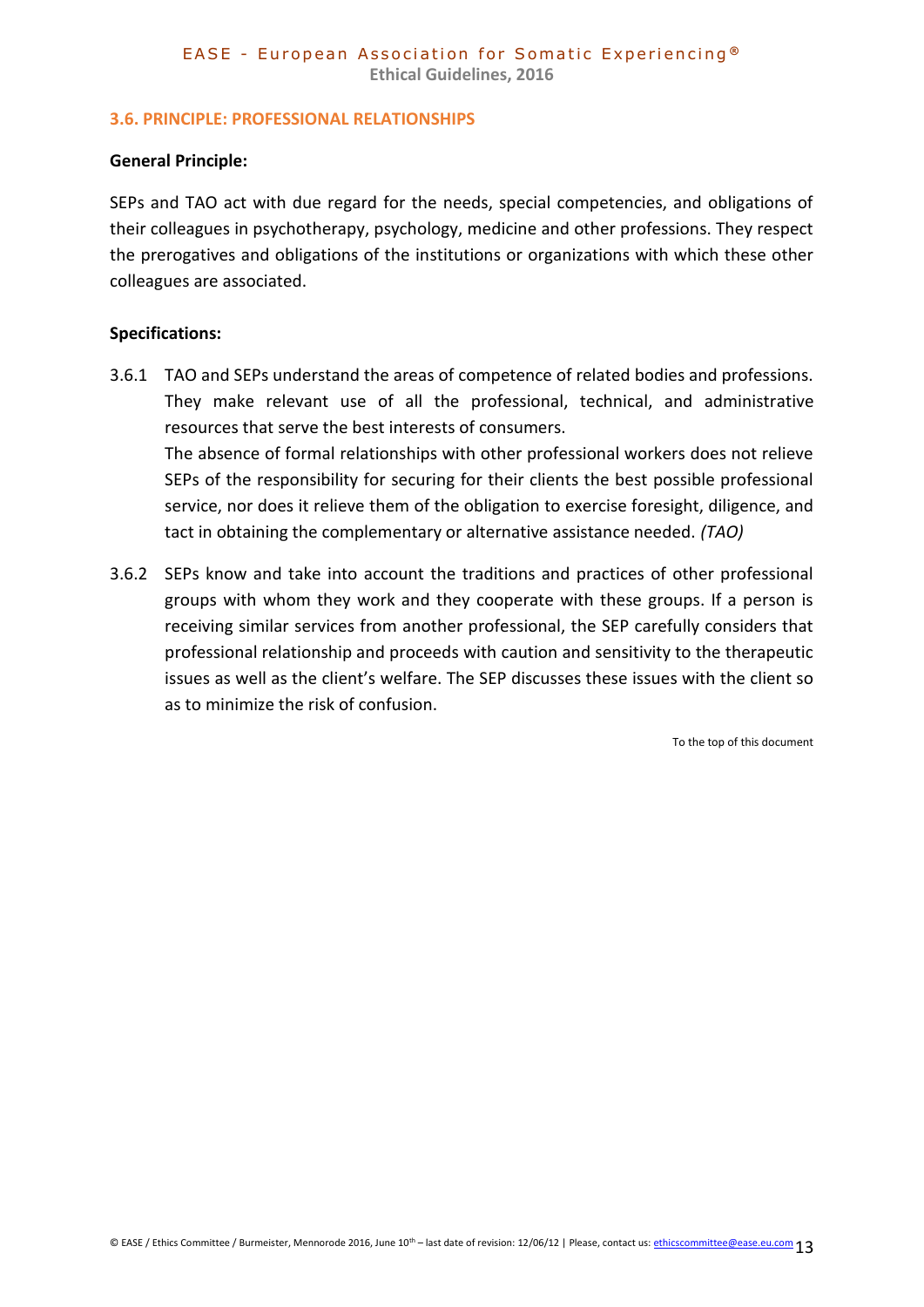#### <span id="page-13-0"></span>**3.7. PRINCIPLE: PUBLIC STATEMENTS**

#### **General Principle:**

SEPs and TAO present the science and art of Somatic Experiencing® and offer their services, products, and publications honestly, fairly and accurately, avoiding misrepresentation through sensationalism, exaggeration, or superficiality. SEPs and TAO are guided by the primary obligation to aid the public in developing informed judgments, opinions, and choices. *(TAO)*

### **Specifications:**

- 3.7.1 In announcing or advertising the availability of SE services or publications, SEPs / TAO do not present their affiliation with any organization in a manner that falsely implies sponsorship or certification by that organization.
- 3.7.2 SEPs / TAO do not compensate or give anything of value to a representative of the press, radio, television, internet, or other communication medium in anticipation of, or in return for, professional publicity in a news item. A paid advertisement must be identified as such, unless it is apparent from the context that it is a paid advertisement. If communicated to the public by use of radio or television, an advertisement is pre-recorded and approved for broadcast by the SEPs and TAO, and copies of advertisements and recordings of broadcasts are retained by them.
- 3.7.3 Announcements or advertisements of special-interest group sessions, courses, clinics, trainings and agencies give a clear statement of purpose and a clear description of the experiences or training to be provided. The education, training, and experience of the staff members are appropriately specified and available prior to the commencement of the group, training course or services. A clear statement of fees and any contractual implications is available before participation.
- 3.7.4 SEPs and TAO associated with the development or promotion of SE techniques, products, books, or other such offered for commercial sale make reasonable efforts to ensure that announcements and advertisements are presented in a professional, scientifically acceptable, ethical and factually informative manner.
- 3.7.5 SEPs and TAO do not participate for personal gain in commercial announcements or advertisements recommending to the public the purchase or use of proprietary or single-source products or services when that participation is based solely upon their identification as SEPs.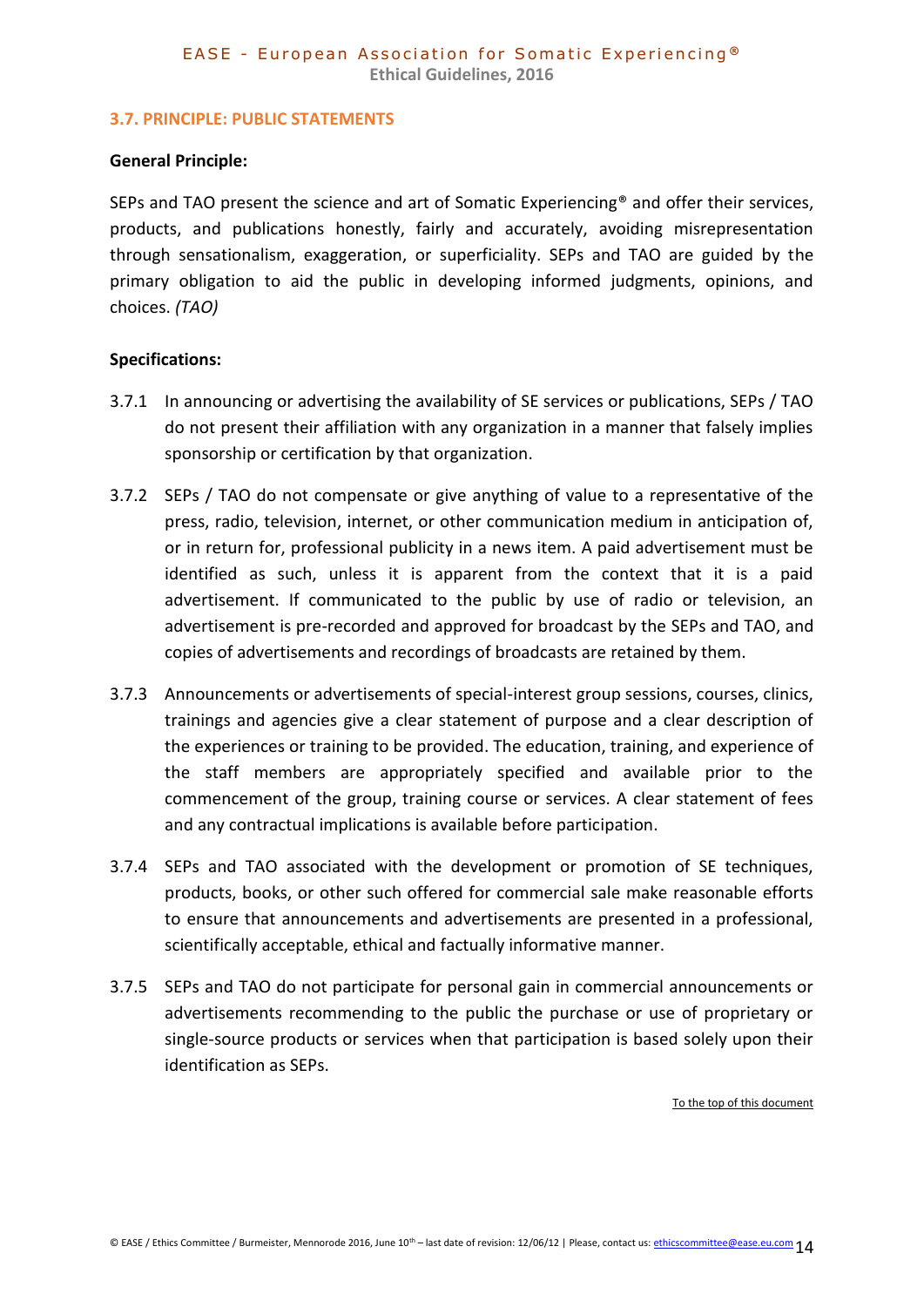- 3.7.6 TAO and SEPs ensure that statements in catalogues and course outlines are accurate and not misleading, particularly in terms of subject matter to be covered, bases for evaluating progress, and the nature of course experiences. Announcements, brochures or advertisements describing workshops, seminars, or other educational programs accurately describe the audience for which the program is intended as well as eligibility requirements, educational objectives, and nature of the materials to be covered. These announcements also accurately represent the education, training, and experience of the one presenting the programs and any fees involved.
- 3.7.7 Public announcements or advertisements soliciting research participants in which clinical services or other professional services are offered as an inducement make clear the nature of the services as well as the costs and other obligations to be accepted by participants in the research.
- 3.7.8 TAO and SEPs accept the obligation to correct others who represent the SEP's professional qualifications or associations with products or services, in a manner incompatible with these guidelines.
- 3.7.9 Individual diagnostic and therapeutic services are provided only in the context of a professional relationship with the SEP. When personal advice is given by means of public lectures or demonstrations, newspaper or magazine articles, radio or television programs, mail, or similar media, the SEP utilizes the most current relevant data and exercises a high level of professional judgment.
- 3.7.10 Products that are described or presented by means of public lectures or demonstrations, newspaper or magazine articles, radio or television programs, mail, or similar media meet the same recognized standards as exist for products used in the context of a professional relationship.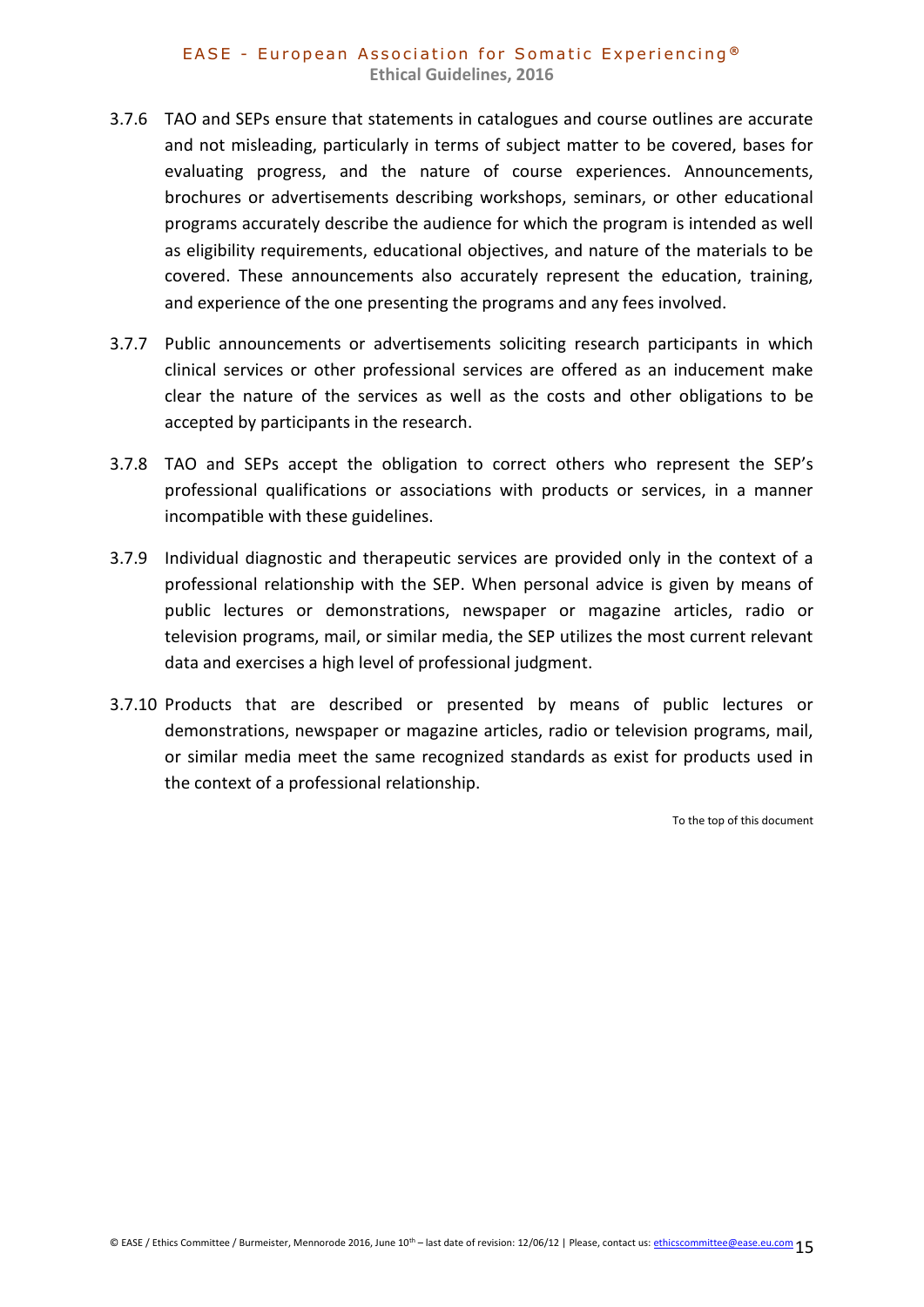#### <span id="page-15-0"></span>**3.8. PRINCIPLE: ASSESSMENT TECHNIQUES**

#### **General Principle:**

In the development, publication, and utilization of Somatic Experiencing® assessment techniques, SEPs make every effort to promote the welfare and best interests of the client. They guard against the misuse of assessment results. They respect the client's right to know the results, the interpretations made, and the bases for their conclusions and recommendations. SEPs make every effort to maintain the security of tests and other assessment techniques within the limits of legal mandates. They strive to ensure the appropriate use of assessment techniques by others.

#### **Specifications:**

- 3.8.1 In using assessment techniques, SEPs respect the right of clients to have adequate explanations of the nature and purpose of the techniques in language the clients can understand, unless an explicit exception to this right has been agreed upon in advance. When the explanations are to be provided by others, SEPs establish procedures for ensuring the adequacy of these explanations.
- 3.8.2 SEPs responsible for the development and standardization of psychological tests and other assessment techniques utilize established scientific procedures and observe the relevant EASE and national standards.
- 3.8.3 In reporting assessment results, SEPs indicate any reservations that exist regarding the validity or reliability because of the circumstances of the assessment or the inappropriateness of the norms for the person tested. SEPs strive to ensure that others do not misuse the results of assessments and their interpretations.
- 3.8.4 SEPs recognize that assessment results may become obsolete and do not represent a complete picture of the assessed. They make every effort to avoid and prevent the misuse of obsolete measures or incomplete assessments.
- 3.8.5 SEPs offering scoring and interpretation services are able to produce appropriate evidence for the validity of the programs and procedures used in arriving at interpretations. The public offering of an interpretation service is considered a professional-to-professional consultation. SEPs make every effort to avoid misuse of assessment reports.
- 3.8.6 SEPs do not encourage or promote the use of psychotherapeutic or psychological assessment techniques by inappropriately trained or otherwise unqualified persons through teaching, sponsorship, or supervision.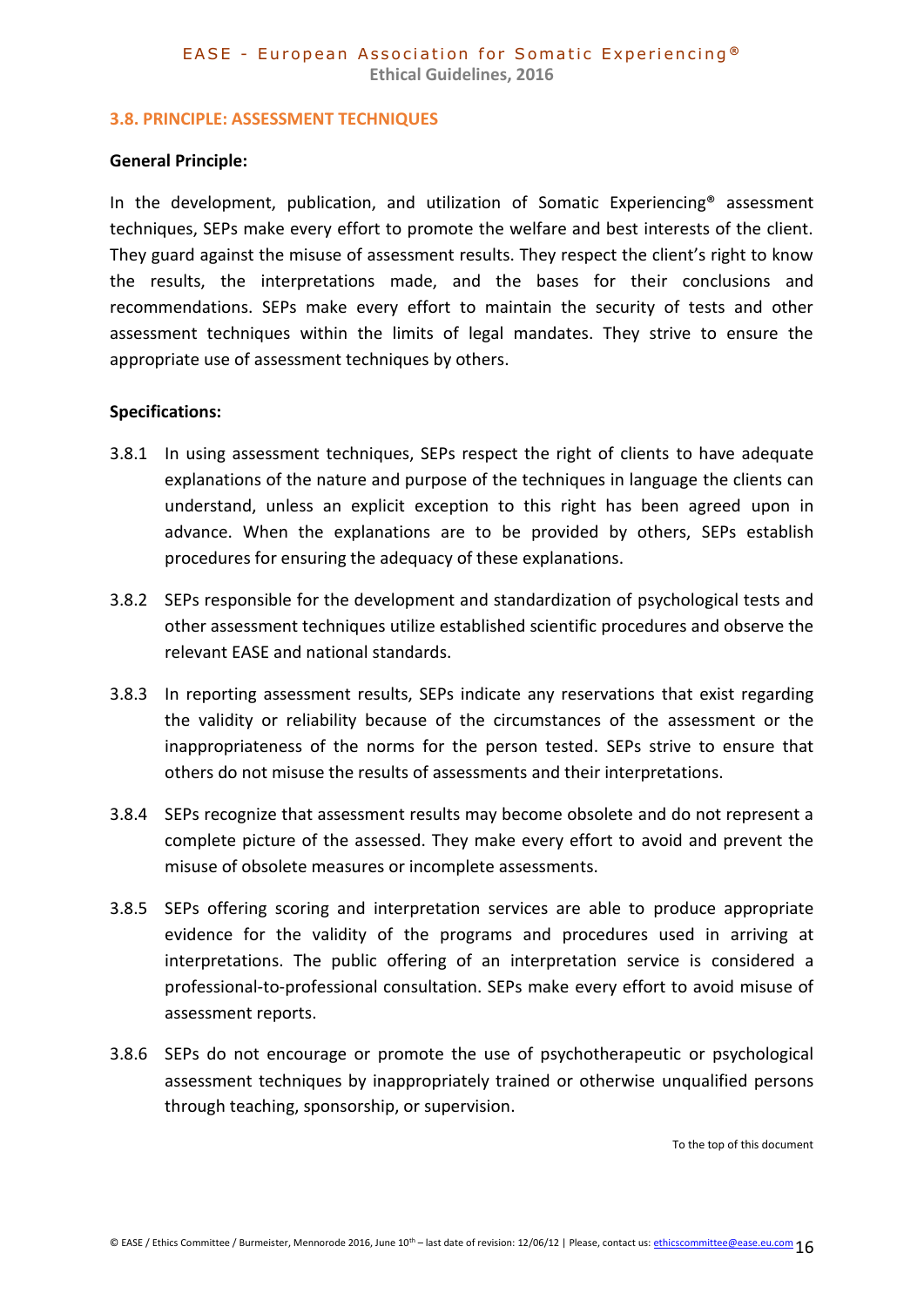#### <span id="page-16-0"></span>**3.9. PRINCIPLE: RESEARCH**

#### **General Principle:**

The decision to undertake research rests upon a considered judgment by an SEP or TAO about whether this contributes to human science and wellbeing and to the knowledge of trauma solution. Having made the decision to conduct research, the researcher considers alternative directions in which research energies and resources might be invested.

On the basis of this consideration, the researcher carries out the investigation with respect and concern for the dignity and welfare of the people who participate and with cognizance of regulations and professional standards governing the conduct of research with human participants. The rights of the individual predominate over the needs of the researcher to complete the research. *(TAO)*

#### **Specifications:**

- 3.9.1 In planning a study the researcher has the responsibility to make a careful evaluation of its ethical acceptability. To the extent that the weighing of scientific and human values suggests a compromise of any principle, the researcher incurs a correspondingly serious obligation to seek ethical advice and observe stringent safeguards to protect the rights of the participants.
- 3.9.2 Considering whether a participant in a planned study will be a 'subject at risk' or a 'subject at minimal risk', according to recognized standards, is of primary ethical concern to the researcher.
- 3.9.3 The researcher always retains the responsibility for ensuring ethical practice in research. The researcher is responsible for the ethical treatment of research participants by collaborators, assistants, students, and employees, all of whom, however, incur similar obligations.
- 3.9.4 Except in minimal-risk research, the researcher establishes a clear and fair agreement with research participants, prior to their participation, that clarifies the obligation and responsibilities of each. The researcher has the obligation to honour all promises and commitments in that agreement. The researcher informs the participants of aspects of the research that might reasonably be expected to influence willingness to participate and explains other aspects of the research about which the participants inquire. Failure to make adequate disclosure prior to obtaining informed consent requires additional safeguards to protect the welfare and the dignity of the research participants. Research with children or with participants who have impairments that would limit understanding and/or communication requires special safeguarding procedures.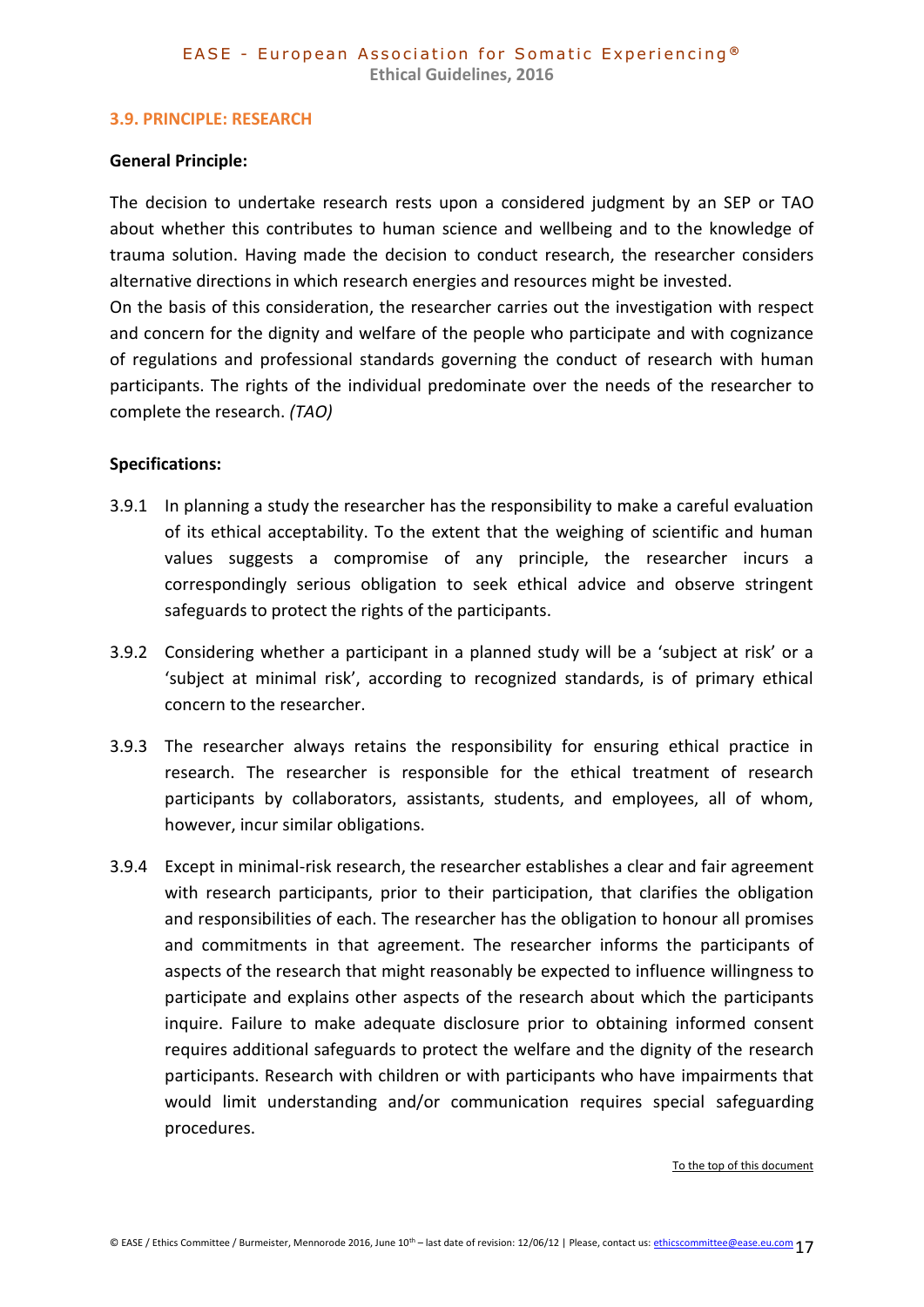3.9.5. Methodological requirements of a study may make the use of concealment or deception seem necessary. Before conducting such a study, the researcher has a special responsibility to

1) determine whether the use of such techniques is justified by the study's prospective scientific, educational, or implied value;

2) determine whether alternative procedures are available which do not use concealment or deception; and

3) ensure that the participants are provided with sufficient explanation as soon as possible.

It is preferable not to use such techniques.

- 3.9.6 The researcher respects the individual's freedom to decline to participate in or withdraw from the research at any time. The obligation to protect this freedom requires careful thought and consideration when the researcher is in a position of authority or influence over the participant. Such positions of authority include, but are not limited to, situations in which research participation is required as part of employment or in which the participation is as a student, client, or employee of the researcher. The rights of the individual predominate over the needs of the researcher to complete the research.
- 3.9.7 The researcher protects the participant from physical and mental discomfort, harm, and danger that may arise from research procedures. If risks of such consequences exist, the researcher informs the participant of that fact. Research procedures likely to cause serious or lasting harm to a participant are not used unless the failure to use these procedures might expose the participant to risk of greater harm or unless the research has great potential benefit, and fully informed and voluntary consent is obtained from each participant. The researcher should be appropriately insured for the costs of the repair of eventual harm. The participant should be informed of procedures for contacting the researcher within a reasonable time period following participation, should stress, potential harm, or related questions or concerns arise. Consent obtained from the participant does not limit their legal rights or reduce the investigator's legal responsibilities.
- 3.9.8 After the data are collected, the researcher provides the participant with information about the nature of the study and attempts to remove any misconceptions that may have arisen. Where scientific or humane values justify delaying or withholding this information, the researcher incurs a special responsibility to monitor the research and to ensure that there are no damaging consequences for the participant.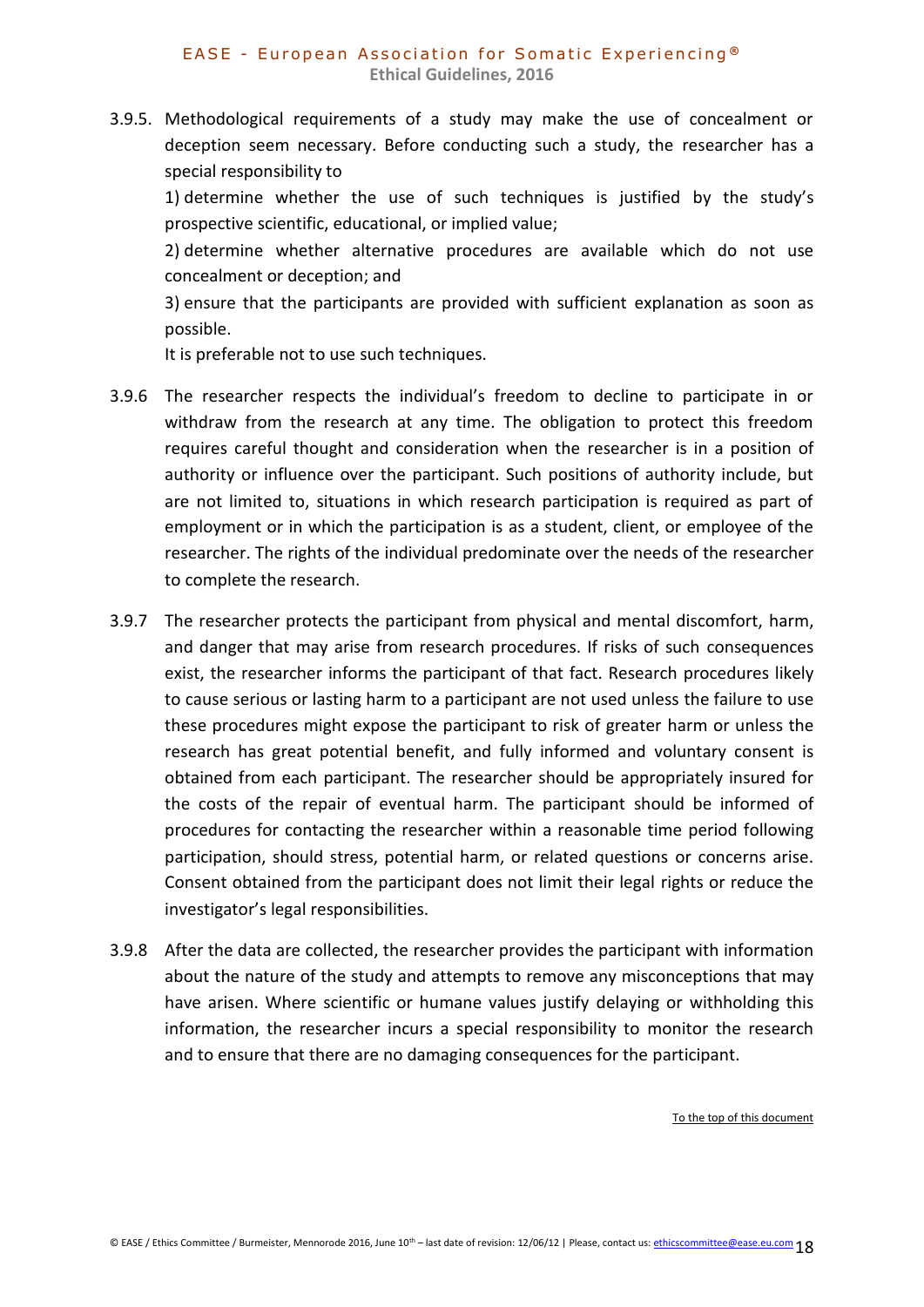#### EASE - European Association for Somatic Experiencing<sup>®</sup> **Ethical Guidelines, 2016**

- 3.9.9 Where research procedures result in harmful consequences for the individual participant, the researcher has the responsibility to detect and remove or correct these consequences, including long-term effects.
- 3.9.10 Information obtained about a research participant during the course of an investigation is confidential unless otherwise agreed upon in advance. When the possibility exists that others may obtain access to such information, this possibility, together with the plans for protecting confidentiality, is explained to the participant as part of the procedure for obtaining informed consent.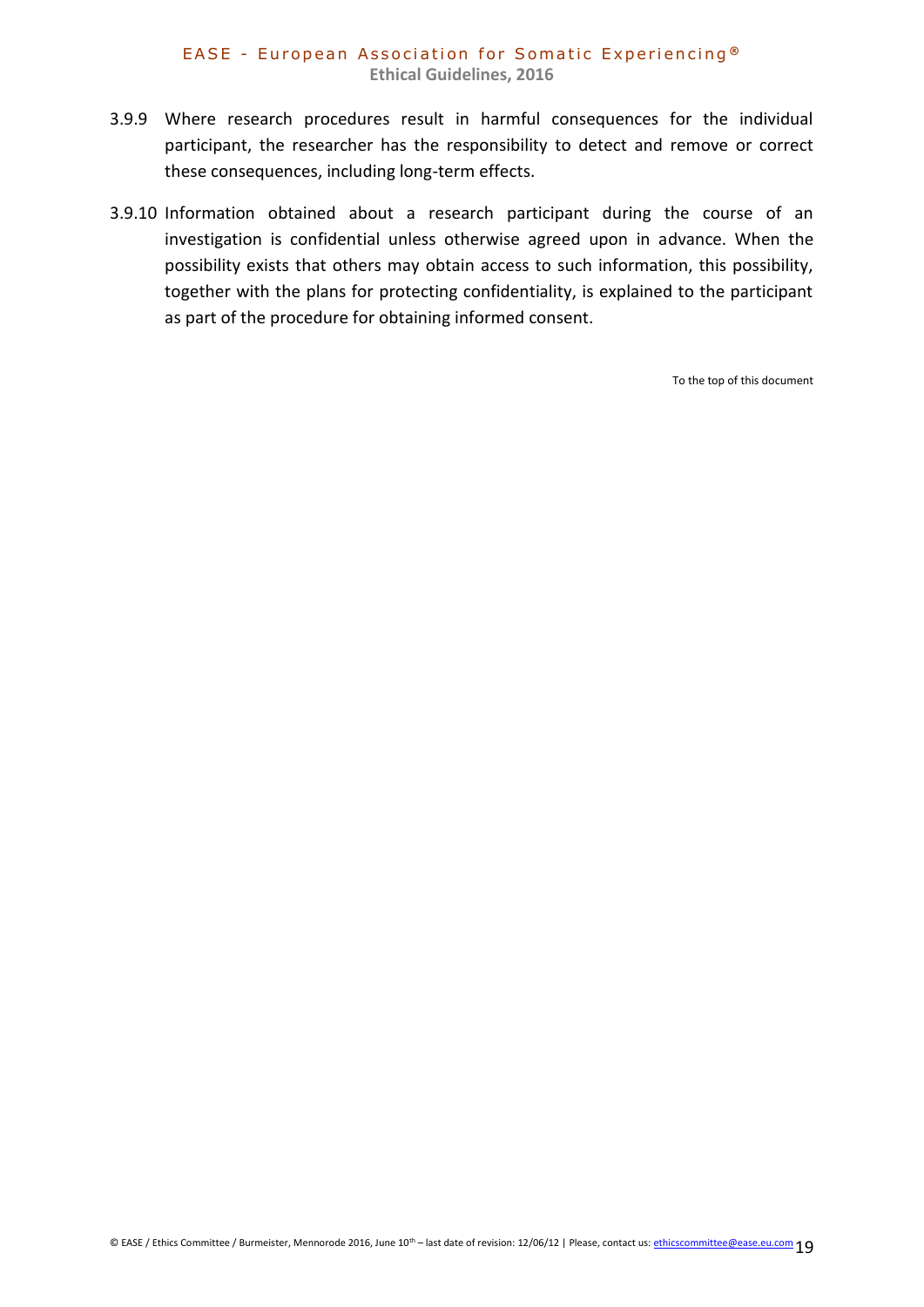# <span id="page-19-0"></span>**4. PROCEDURE**

## <span id="page-19-1"></span>**4.1 Preamble**

The Ethics Committee (EC) works on written questions and complaints, so that it has time to discuss and understand what is asked. This allows members of the EC to consider an issue in a calm atmosphere, without being under pressure from interactive passions. In some cases the committee may need to meet the persons who are involved in a case. Confidentiality principle:

All information that is sent to the EC is treated as confidential. Some of the information may have to be discussed with all parties involved, and in some cases with the EASE Board. The information received is not communicated to other persons or institutions unless it is required by legal procedures. In each situation the EC uses its judgement and knowledge of the context to decide how this information is used with the other parties and the EASE Board. In these cases the complainant is informed that information has been exchanged. The procedures described in the following pages allow the reader

- to know how to proceed when he/she wants to present a complaint to the EC concerning the behaviour of an SEP, Assistant, Trainer, Organizer and Association.
- to be informed of what procedures the EC follows once it has received an inquiry or complaint.

# <span id="page-19-2"></span>**4.2 Opening a procedure**

The EC will process any inquiry or complaint if the complainant follows and accepts the following procedure:

 As EASE is an international organisation, the EC only can consider enquiries or complaints if they are in writing, signed by the complainant him/herself and in English.

Concerning persons involved:

- The EC is an EASE Committee, which is dealing with ethical issues of Somatic Experiencing® in Europe under the principle: what can be done locally will be done locally.
- The issue in question must not date back longer than seven years.
- The complainant must be personally directly involved with the persons complained about.
- Although the EC cannot make a case based on third party complaints, it welcomes information and questions on ethical issues from EASE colleagues. The Ethics Committee informs the complainant if and how it can proceed with the question/information.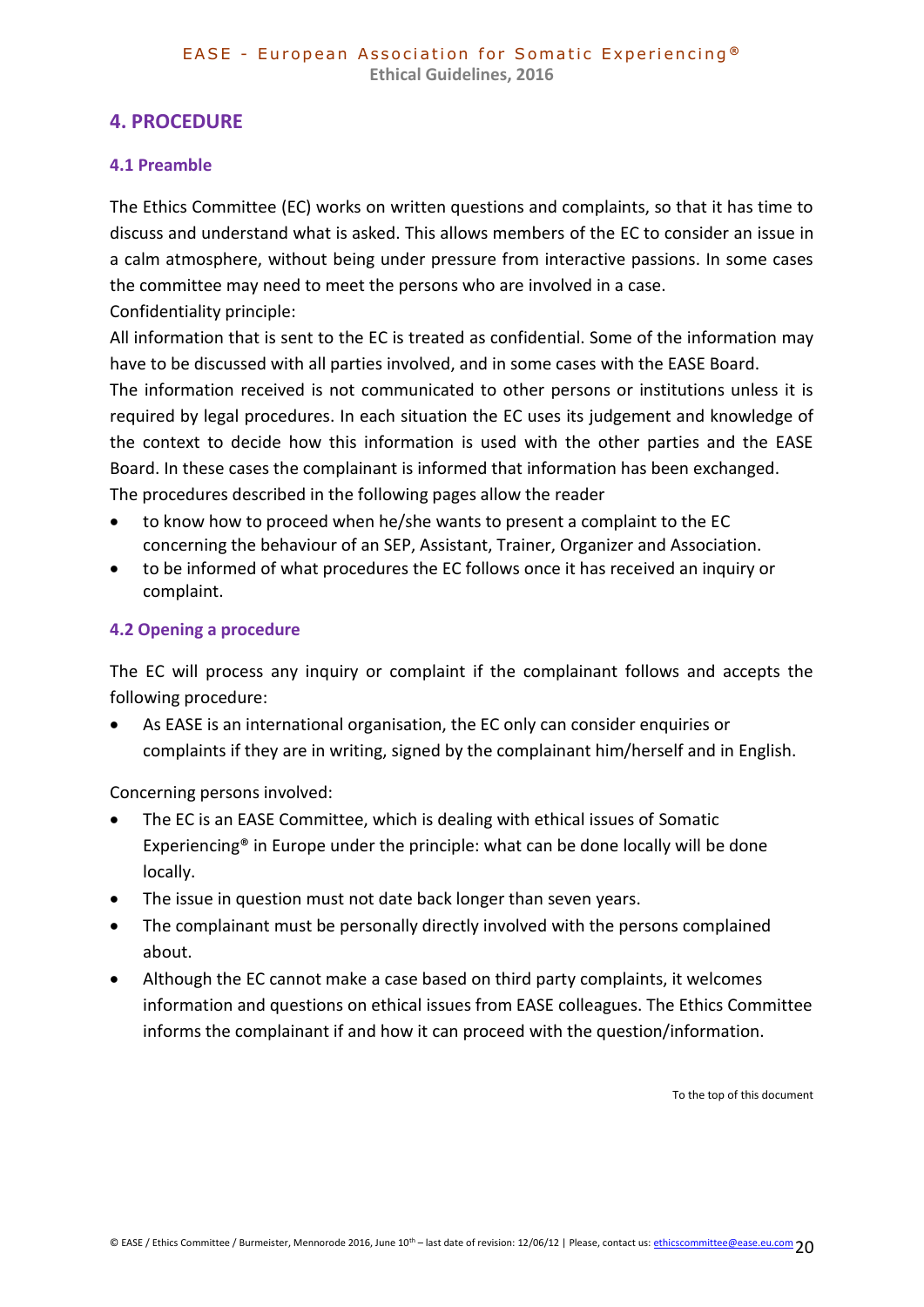Concerning content of the matter:

- The EC needs to know the specifics of the complainant's question/complaint (with documents if available) and if the person involved has been informed about the step that is being made, and if not, why not.
- The EC needs to know if any resolutions have been attempted, and if so, in what form and with what outcome.
- Some questions/complaints fall outside of the task of the Ethics Committee and cannot be processed further. The complainant is informed if this is the case, and of the reasons for this.

After having received and discussed all the relevant material, the Ethics Committee informs the complainant if their enquiry/complaint is related to a transgression of the Ethical Guidelines of EASE and if so, it moves on to the information-gathering phase.

# **4.3 Information Gathering Phase**

Having decided to proceed, the EC's next step is to inform the parties concerned of the complaint (if this has not already been done) and asks for his/her/their point of view.

- <span id="page-20-0"></span> The EC may, in some cases, send some of the information it has received to both parties, in order to gather more specific information on some points. Given the complexity of transferential dynamics the EC has to deal with in ethical cases, it is up to the EC to decide what information is passed on to the other party.
- If a mediator is required to gather necessary information, the parties involved share the costs. If there is a disagreement between the parties about the sharing of any costs of the mediation process, this disagreement is dealt with as part of the mediation.
- If the mediation fails, the EC decides if the complaint can be processed further by the Ethics Committee or not and informs the parties about the decision and the reasons behind it.

# <span id="page-20-1"></span>**4.4 Evaluation Phase**

Once the EC has gathered sufficient information, it discusses and evaluates the situation and informs all parties concerned of its conclusions, and on what grounds it bases these conclusions, referring to the relevant points in the EASE Ethical Guidelines.

These conclusions are the basis for the actions and sanctions required, described in the following section: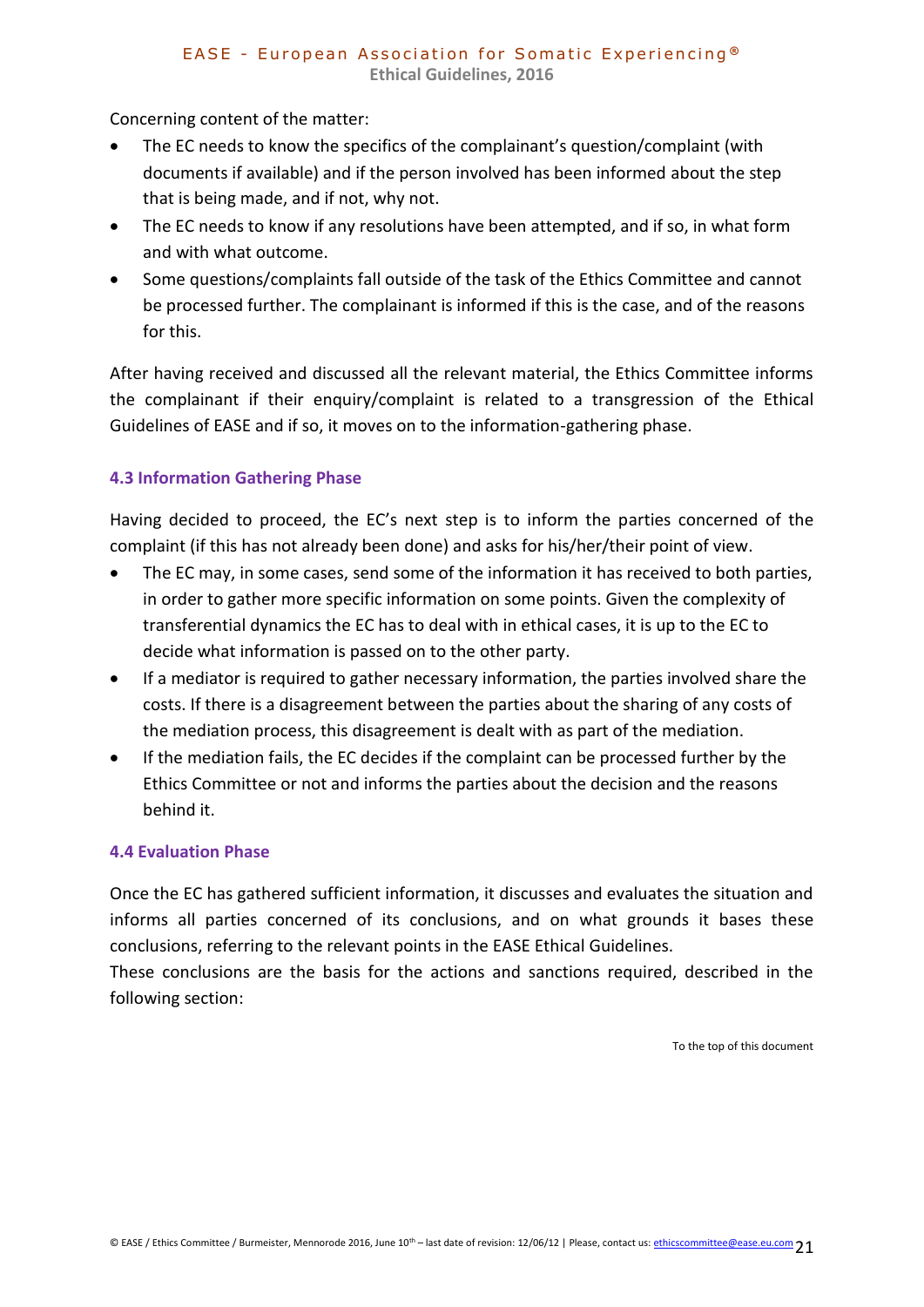## <span id="page-21-0"></span>**4.5 Required actions and sanctions**

General remarks:

Conclusions and requirements of the EC are binding for the parties involved, except recommendations for suspension or exclusion of an EASE member, which must be ratified by the EASE Board.

Ethical requirements and sanctions are applied to repair both the evaluation capacity of the transgressor and the association's trust in the transgressor. They should be considered in terms of the following question:

 What must change in him or her in order to become a trustworthy colleague and SEP in the EC's eyes?

This implies that the EC has an educational function in order to help colleagues become clearer on ethical issues.

However, if the EC does not believe that the colleague can behave in a trustworthy fashion according to the Ethical Guidelines of EASE, the relationship will come to an end.

The goal of these professional requirements and sanctions is to help re-establish professional ethical functioning wherever this is considered possible and to maintain high ethical standards of behaviour in EASE.

# <span id="page-21-1"></span>**4.6 Towards re-establishing professional trust**

This starts with an evaluation of professional ethics, in which the motives, knowledge, feelings and actions of the transgressing person(s) before, during and after the transgression are evaluated to determine why the breach has occurred.

On this basis a number of professional sanctions may be imposed on the transgressing person:

- A reprimand will be given in case of transgressions of lesser severity, accompanied by clarification of the ethical issues involved.
- Requirements of mediation process: The transgressing member is required to process the issue with the injured person(s) in the presence of a mutually acceptable mediator. This procedure may or may not involve separate meetings between the mediator and transgressing member. No involved person will be paid for the time spent in this process but the transgressing person may be required to pay partial or total fee for the mediation. The chosen mediator must be approved by the EC.
- Requirements of supervision, education or personal therapy on the problem issue, will end with a written statement from the transgressing person on the nature and completion of this process and present understanding, countersigned by his therapist or supervisor. The chosen therapist or supervisor must be approved by the EC. The transgressing person may or may not be suspended from his membership until the processing has finished. Subsequent transgression(s) of the same nature are dealt with in a progressively severe fashion.